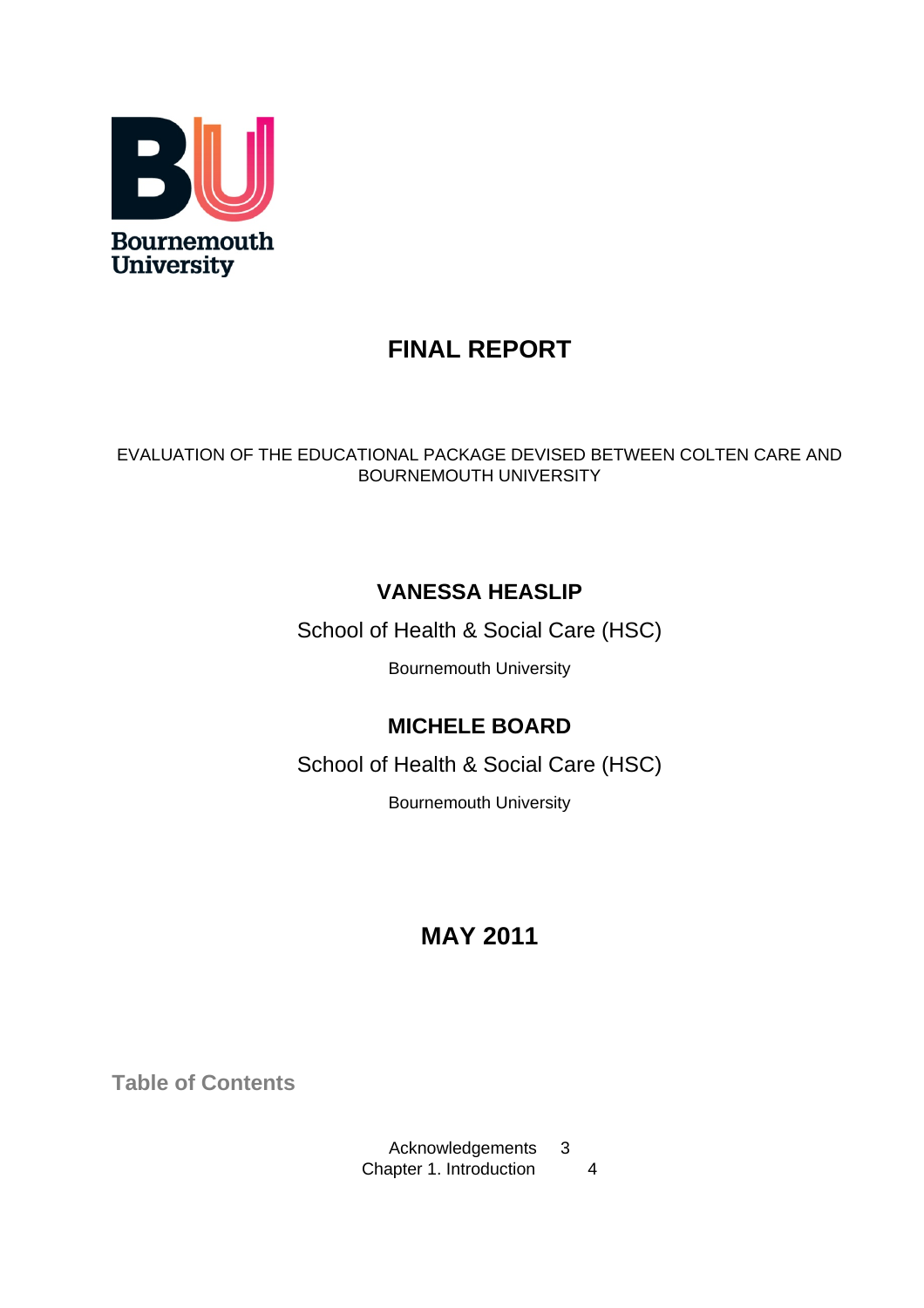| 1.1<br>Context and Wider Background Reading<br>1.2<br>Rationale<br>4<br>1.2<br>Aims 4 | 4                                                       |
|---------------------------------------------------------------------------------------|---------------------------------------------------------|
| Chapter 2. Focus Group Evaluation Pre Programme                                       | 5                                                       |
| Evaluation design<br>2.1.<br>5<br>2.2.<br><b>Themes</b><br>6                          |                                                         |
| 2.2.1 An informed and Effective Workforce                                             | 6                                                       |
| 2.2.2 Improving the quality of care for people with dementia in care homes            | 6                                                       |
| 2.2.3. 4 Relationships with Patients Relatives/Carers                                 | 9                                                       |
| 2.2.3. Peer Support<br>10                                                             |                                                         |
|                                                                                       | Chapter 3. 5 day programme 12                           |
| 3.1.<br>Introduction<br>12<br>3.2.<br>Contents of the Programme 13                    |                                                         |
| 3.3<br>Attendance<br>15                                                               |                                                         |
| Feedback from the participants<br>3.4                                                 | 16                                                      |
| Chapter 4. Focus Group Evaluation Post Programme<br>4.1.<br>Evaluation design<br>17   | 17                                                      |
| 4.2.<br><b>Themes</b><br>17                                                           |                                                         |
| 4.2.1 An informed and effective workforce                                             | 17                                                      |
| 4.2.2 Improving Quality of Care for People with Dementia in Care Homes                | 19                                                      |
| Person Centred 19                                                                     |                                                         |
| 4.2.2 Resources 20                                                                    |                                                         |
| 4.2.3 Peer Support<br>21                                                              |                                                         |
| Inspiring others<br>21                                                                |                                                         |
| Introduction<br>22<br>5.1.                                                            | Chapter 5. Development of a 2 day in House Programme 22 |
| 5.2.<br>Development of a 2 day programme 22                                           |                                                         |
| 5.3.<br><b>Short Course Application</b><br>23                                         |                                                         |
| Chapter 6 Conclusions and recommendations<br>6.1.Key Findings<br>23                   | 23                                                      |
| 6.2.<br>Recommendations for the future                                                | 24                                                      |
| 6.3<br><b>Dissemination</b><br>24                                                     |                                                         |
| Chapter 8. Appendices                                                                 | Chapter 7 References 25<br>26                           |
| <b>Daily Evaluations</b><br>26<br>8.1                                                 |                                                         |
| 8.2<br>End of Programme Evaluations                                                   | 26                                                      |
| <b>Daily Evaluations</b><br>8.1.<br>27<br>27<br>Day One.                              |                                                         |
| Day Two<br>27                                                                         |                                                         |
| 27<br>Day Three.<br>Day Four.<br>28                                                   |                                                         |
| 8.2<br>End of Programme Evaluations                                                   | 29                                                      |
|                                                                                       |                                                         |

# **Acknowledgements**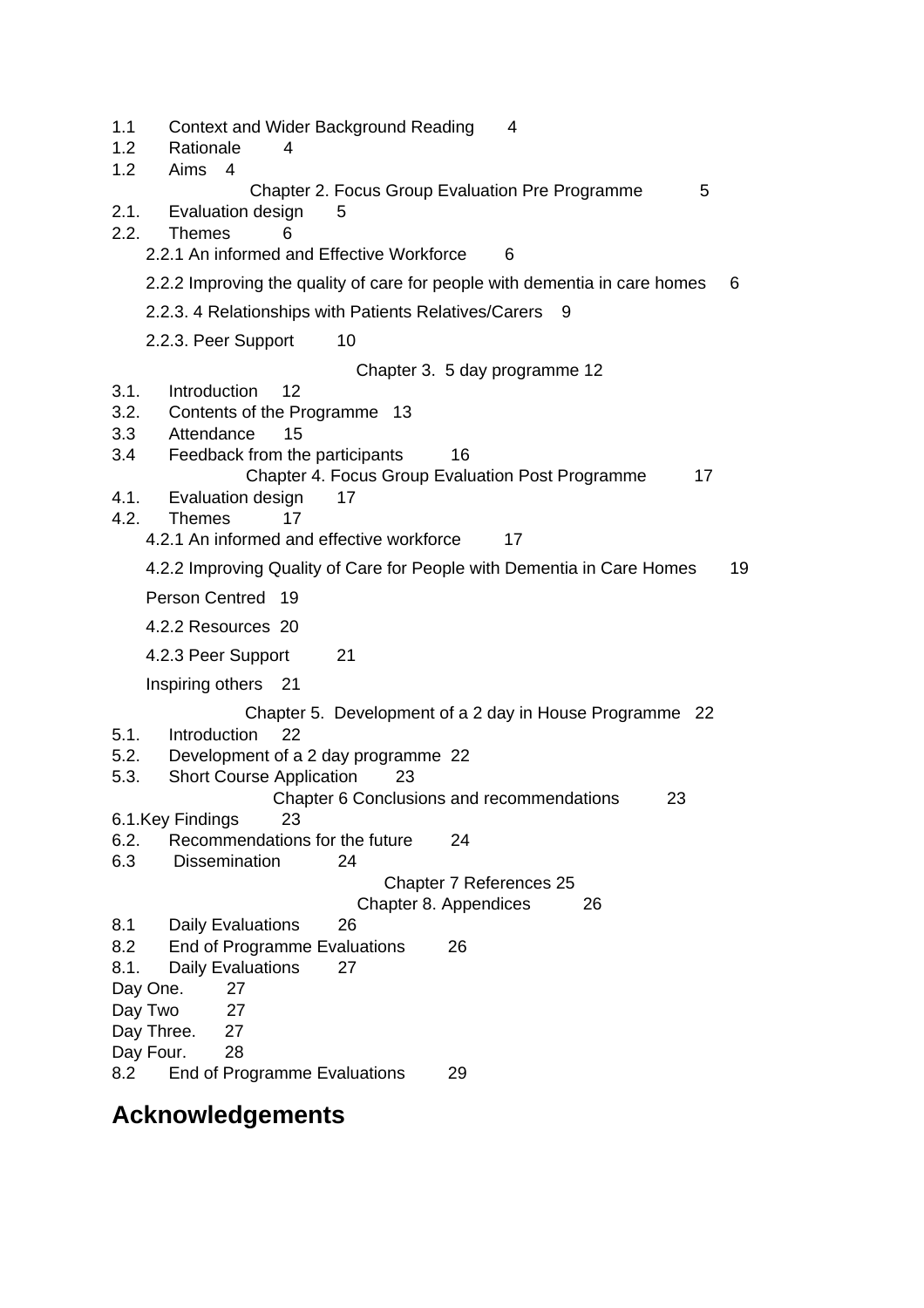We would like to acknowledge the participants of the 5 day programme who were really committed to participating in both the design of the 2.5 day programme as well as open to explore new ways of working and learning. We would also like to express our thanks to colleagues within Bournemouth University and John Major who gave their time to share their knowledge and experience with the participants and supported this project.

# **Chapter 1. Introduction**

**1 Context and Wider Background Reading**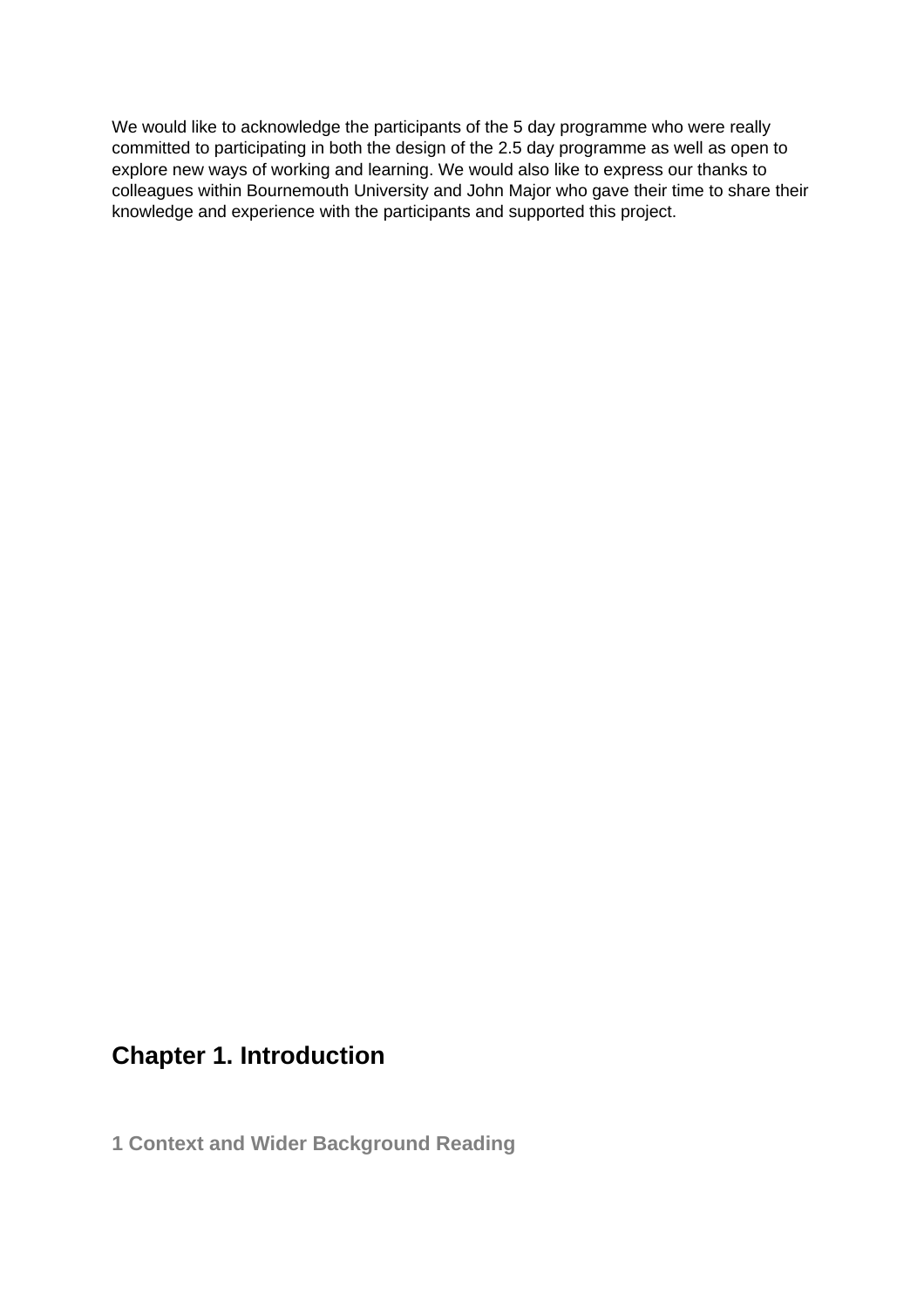Dementia, a disease which affects 6% of people over the age of 65 years and 30% of people over the age of 90 years. With an increasing elderly population, these rates are set to rise (Department of Health (DoH) 2009). The National Dementia Strategy (Department of Health 2009) set out a clear vision that people with dementia and their carers should be helped to live well with dementia. Objective 13 identified that in order for this to occur there needs an effective and informed workforce to care for people with dementia.

"All health and social care staff involved in the care of people who may have dementia to have the necessary skills to provide the best quality of care in the roles and settings where they work. To be achieved by effective basic training and continuous professional and vocational development in dementia."(DoH 2009)

### **1.2 Rationale**

Bournemouth University (BU) was approached by Colten Care as they wished to engage with a local university to promote and develop the service they provide to clients with Dementia. Following a meeting with Clive Andrews (Associate Dean Practice Development) and several interested colleagues from BU it was decided that Colten Care wished to collaborate further in the development of an educational package for their staff.

### **1.2 Aims**

The main aim of the project was to devise and evaluate an educational programme constructed to raise awareness of Dementia within a care home setting. The philosophical premise behind the programme was the valuing of the individual whether they are employees of Colten Care or a resident within one of their homes. Specific aims included;

- Staff from BU to devise and facilitate a 5 day programme at the university
- A formal qualitative evaluation of this programme would be undertaken.
- Staff from BU would then support Colten Care to devise a 2 day in house programme that could be delivered to all their staff.
- Colten Care would seek accreditation of this 2 day programme via a short course endorsement from Bournemouth University.
- Staff from BU and Colten Care would collaborate to disseminate the findings of the project nationally.

# **Chapter 2. Focus Group Evaluation Pre Programme**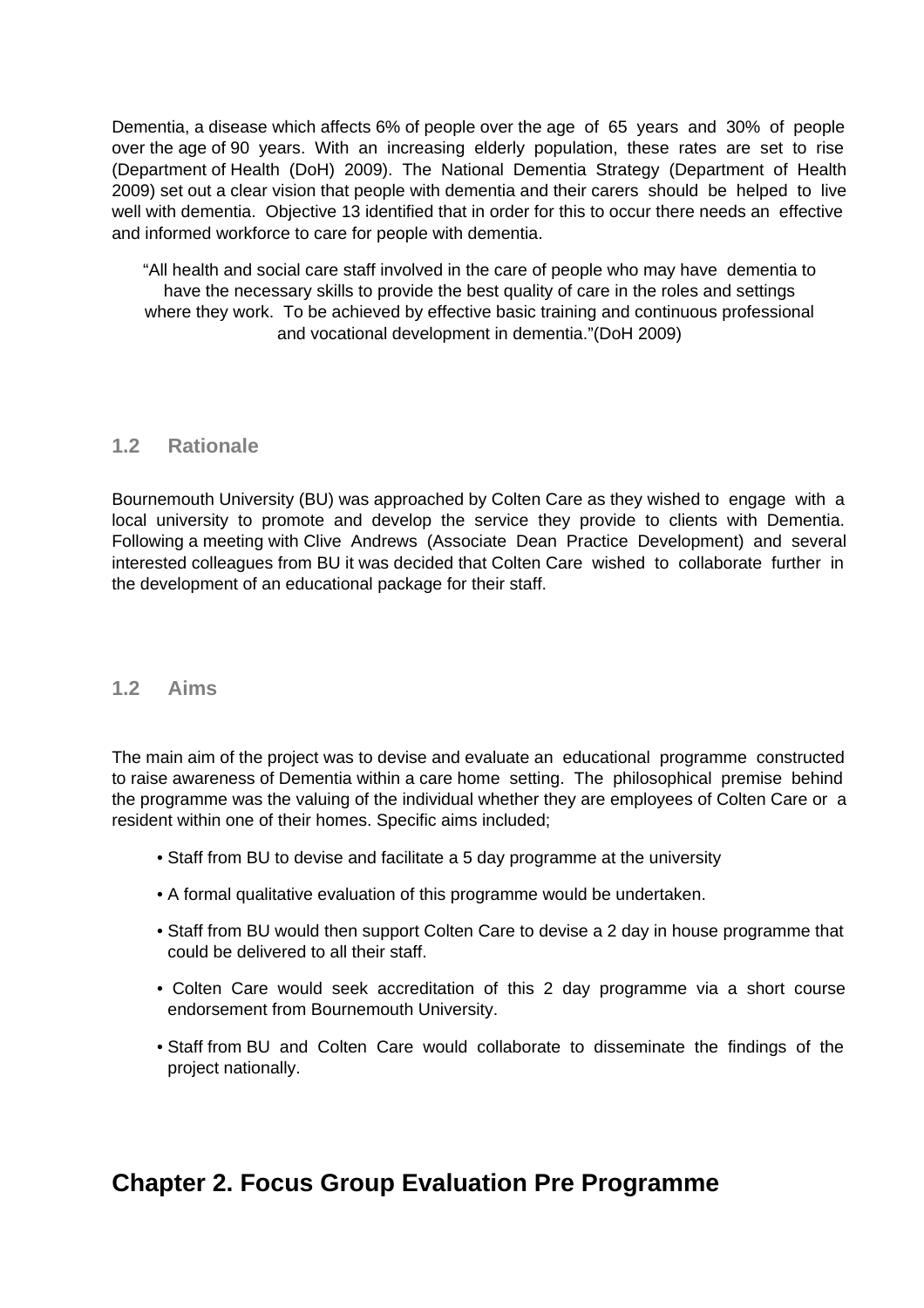## **2.1. Evaluation design**

In order to formally evaluate the experiences of staff and their knowledge and confidence regarding delivering personalised care for residents with dementia, it was decided to undertake 2 focus groups. The focus group method was chosen as it provides an insight into the beliefs and attitudes that underline behaviour (Carey 1994). Focus groups are defined by Krueger (1994:6 cited Owen 2001) as a "carefully planned discussion designed to obtain perceptions of a defined area of interest in a permissive and non threatening environment". In order for the participants to feel able to express their thoughts openly it was decided that the senior management team would be excluded from participating although the two trainers would participate.

The management of the focus groups included splitting the 22 participations into two groups, focus group one (FG1) and focus group 2 (FG2). At the commencement of the focus group the participants were assured that their thoughts and experiences would remain confidential as no names would be used. However they were informed that extracts of their thoughts maybe used in the final report, and when this occurred their names would not be included. The focus groups consisted of staff from each of the homes to ensure a broad perspective of issues was obtained.

The focus groups data were analysed using a thematic analysis (Holloway and Wheeler 2002) to identify common themes that arose from responses. Extracts of the participants' responses are included to illustrate each theme.

### **2.2. Themes**

Interestingly the emerging themes from the focus groups can be linked to the objectives of the National Dementia Strategy (DH 2009), which is a reassuring synergy between national policy and the perceptions of staff working with clients with dementia. We have presented the pre and post focus groups findings under the headings that link with the following dementia strategy objectives;-

- Objective 13. An informed and effective workforce for people with dementia.
- Objective 11. Improve the quality of care for people with dementia.
- Objective 5. Develop structured peer support and learning networks.

**2.2.1 An informed and Effective Workforce**

Some staff felt that they had knowledge about Dementia and were confident in caring for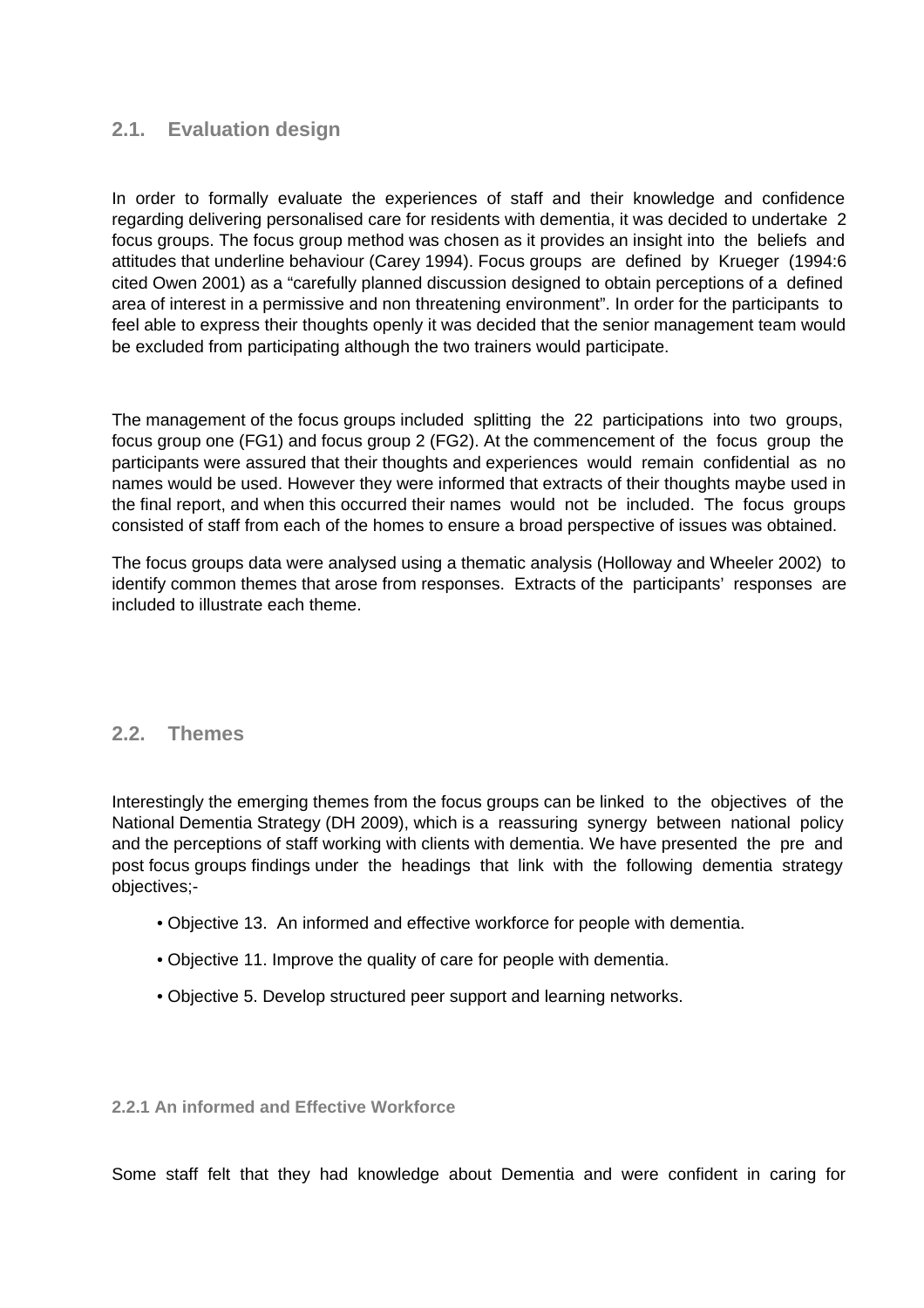residents. Others felt much less confident and that was their motivation for attending the programme. Perhaps not unsurprising was a strong concern regarding the management of aggressive behaviour, which was apparent within both focus groups. Interestingly staff confidence appeared to be more concerned with the knowledge of the resident rather than the training they have had to date. It appeared to those that had received training that it was largely didactic in nature and staff did not always see its relevance to their practice.

#### **Well the understanding, that's why I've come on the course so I can learn to understand why they are aggressive and just to know how to deal with it really (FG1)**

I don't really work in dementia and I don't feel at all confident with dementia. It scares the hell out of me, the violence and all that (FG1)

To be honest, not a lot, that's why I'm here on this course. We only know what we've come on training courses to learn….it tends to be on a projector, somebody stood there talking to you about dementia-types and then you go home and then you are actually in their reality, working in a dementia home trying to figure out what was on that hand-out (FG2)

There are times that I do feel lacking in confidence with particular people, until I get to know them and they get to know me (FG2)

2.2.2 Improving the quality of care for people with dementia in care homes

Incorporated into this sub heading are issues around person-centred care (a key concept not only in the dementia strategy but key authors in the field of dementia, such as Kitwood 1997 and NICE-SCIE 2007), resources and management of resources and the relationships with the client's carers.

#### **2.2.3.1 Person Centred Care**

One of the strongest themes that came out of the analysis was the importance of personalised, person centred care and the need to know the residents in order to achieve this. The staff felt it was important to see past the diagnosis to find the individual within and identified that life histories enabled them to achieve this. Staff provided two lovely examples of the importance of knowing the person

#### **See me, and not the dementia, y'know see past my dementia and see me as, 'cos I'm still a person (FG2)**

One new gentleman that we've just got, he used to work for the NHS and do all their quotes and things, and he was really at a loose end, looking for his office and I asked the daughter to buy him a writing bureau and that and he really loves his little desk and he's got all his paperwork and his envelopes and he can sit there and do his work. So it fills his day a bit and makes him feel more at home (FG2)

We got a lady….she thinks she's on a cruise boat and she will click 'waitress' she'll want a drink,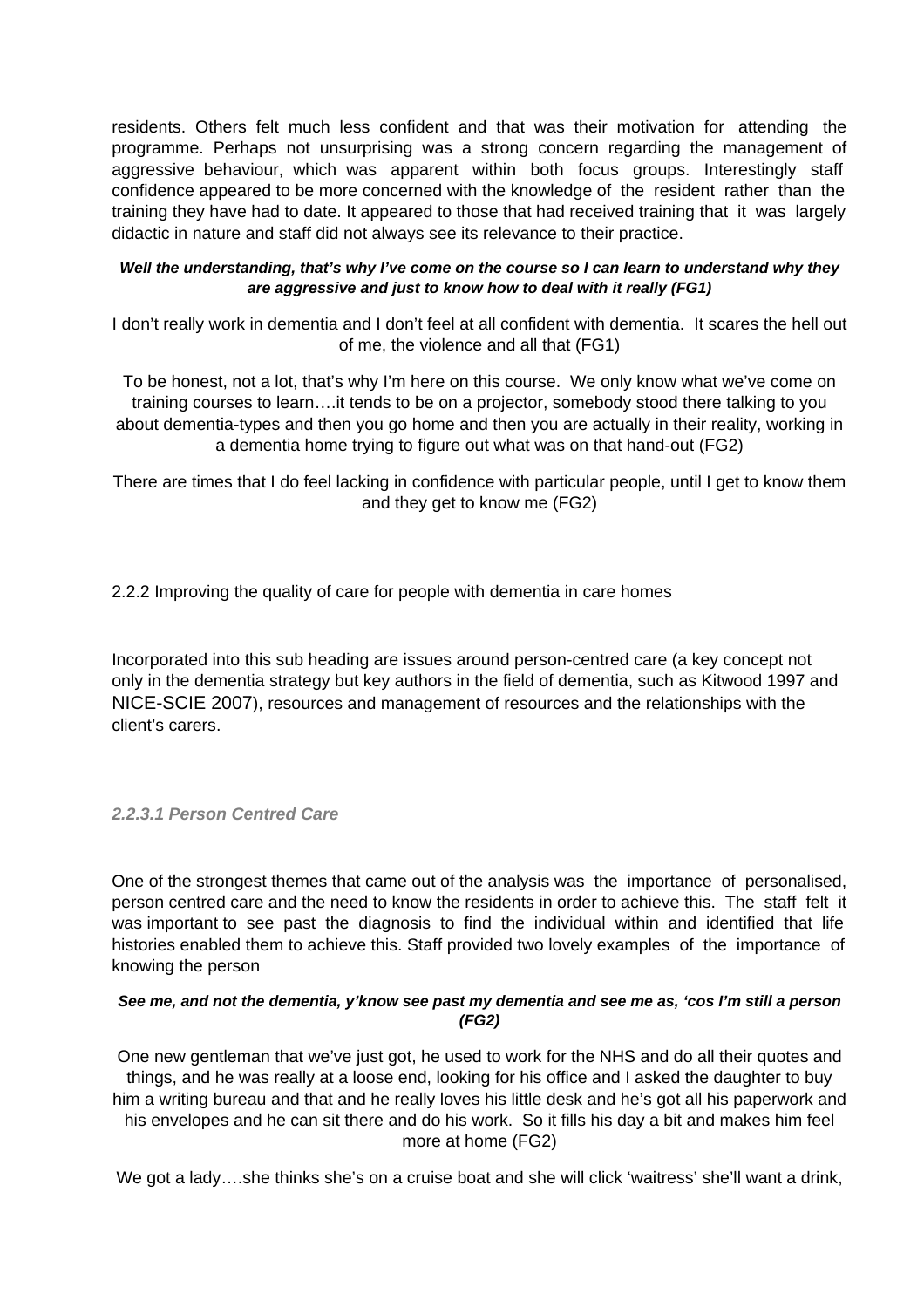and we will, I say play along, but we will not tell her she's not on a cruise. Her family come and visit her on the cruise boat. She'll ask you where her luggage is and you'll say 'oh it's not ready yet' and she believes she's on this boat and if that's where she remembers she was, you can't really sort of snap her out of it…….She owned a shop on this cruise boat and that's where she still is and we're all there to wait on her. And if that makes her feel better that's what you do, isn't it? (FG2)

What was interesting was that staff identified a correlation between staff and residents' behaviour. They felt that it was through knowing the residents over a period of time enabled them to identify triggers for inappropriate behaviour, as well as recognising the unpredictable nature of the disease.

#### **The main thing is that we can't rush, because all the emotions, whether they are bad or good, they take it from us…..if we rush they feel it. If they feel it, they get started being agitated, aggressive, (FG1)**

…residents react even for the certain people. Like some of the residents, don't want to be washed by the male staff or female staff (FG1)

If they are new or there's somebody that I don't know, you sort of stand back a bit because you don't know what triggers them or if they are aggressive, and you don't know them and quite a few times they've flipped and somebody will say 'well it's because you did that' but you don't know that (FG1)

Behaviour can be completely different in a morning and by 3pm we wouldn't believe it was the same person. They go into what I call the twilight phase and their behaviour can change completely. Somebody can be quite lucid and rational in the morning and completely confused and paranoid in the afternoon (FG2)

**2.2.3.2 Resources**

Unsurprisingly the issues of resources were identified as a theme from analysing the focus group data. Staff raised concerns regarding the number of permanent staff, the reliance on agency staff as well as the nature of the building of the homes. Whilst some staff recognised the constraints of bed occupancy and staffing levels, we sensed that not all staff understood why staffing numbers were reduced when bed occupancy was not full.

#### **But what I've noticed, it's the shortage of staff that causes the whole frustration (FG1)**

#### Sometimes you are short-staffed (FG2)

.. particularly the home I'm at there's a lot of agency staff. We haven't got full, y'know permanent staff and that makes such a difference all throughout the building, really because I don't think their hearts are in it sometimes whereas if it's your home you want a home to be proud of, don't you?(FG1)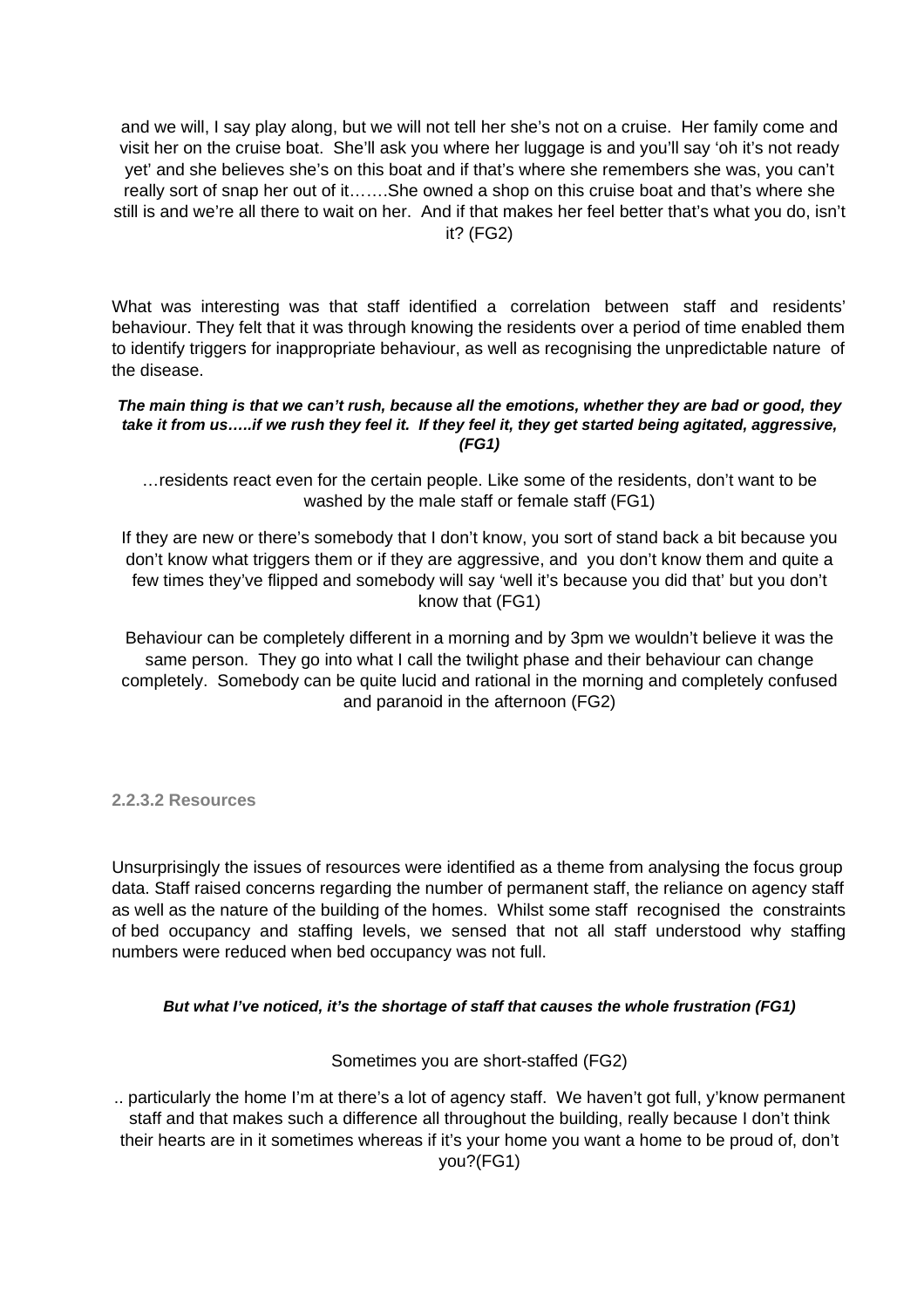What I'm concerned about caring for people with dementia is about the space, giving them more personal space. Like it's a closed, small unit and in our building, it's a purpose building, there's still not enough space for them. I think they need more fresh air, they need access to the garden, so they feel like they are not just stuck in one room, and y'know just travelling along the corridor…….they have a lot of activity but it's about the space and fresh air. It's very important, isn't it, for everybody just to get fresh air (FG1

In discussing quality of care all of the three homes identified managing care delivery and organisation of resources as a cause of tension. They recognised the significance of knowing the individuals they cared for, but felt this was compromised when staff were moved across the different units. This was identified several times, as a great frustration to staff, who acknowledged that during sickness this may have to occur but otherwise felt that there was no rationale to this practice. They felt that as well as being difficult for staff it posed a greater challenge to residents and impacted upon the care that they received.

#### **not having different members of staff with different faces all the time because that confuses them (FG1)**

This is why I think it's important that the same staff stay on their particular units because you build a rapport; they know you, you know them, you know all their little ways (FG1)

But there are times when you go and you actually look and you think 'well why have they done that, because these two people are actually here, and now you've gone and put this girl on to a unit that she doesn't know, she normally works here. And you've got the girl who normally works on that unit is down with us?' (FG1)

#### **2.2.3. 4 Relationships with Patients Relatives/Carers**

A recurring theme was centred on residents' families and the challenge they pose to staff caring for residents. It appeared that at times staff felt pulled in opposite directions between a desire to be patient centred and to do as the residents had asked or to meet the families' expectations of the care their loved one should receive. Indeed the whole ethics of care was a challenge to the staff in the focus groups who struggled to know when to respect the client's autonomy and right to decide or whether to provide care against the resident's wishes under the ethical principle of beneficence.

**Sometimes we don't know where to draw the line, you know residents who are refusing the care, and considering her rights to refuse, because I mean, to leave a person without being washed or to change a bed, it's abuse and to apply some force it's also abuse so we don't know really… (FG1)**

The knowledge base of residents' families was also identified as a theme as often the participants questioned whether the families really understood about dementia and the impact it can have on individuals. In addition, it was questioned whether the families understood the care philosophy of personalised care and enabling residents to have a choice. Challenges arose here due to the recognition that they were working in the private sector and that the residents and their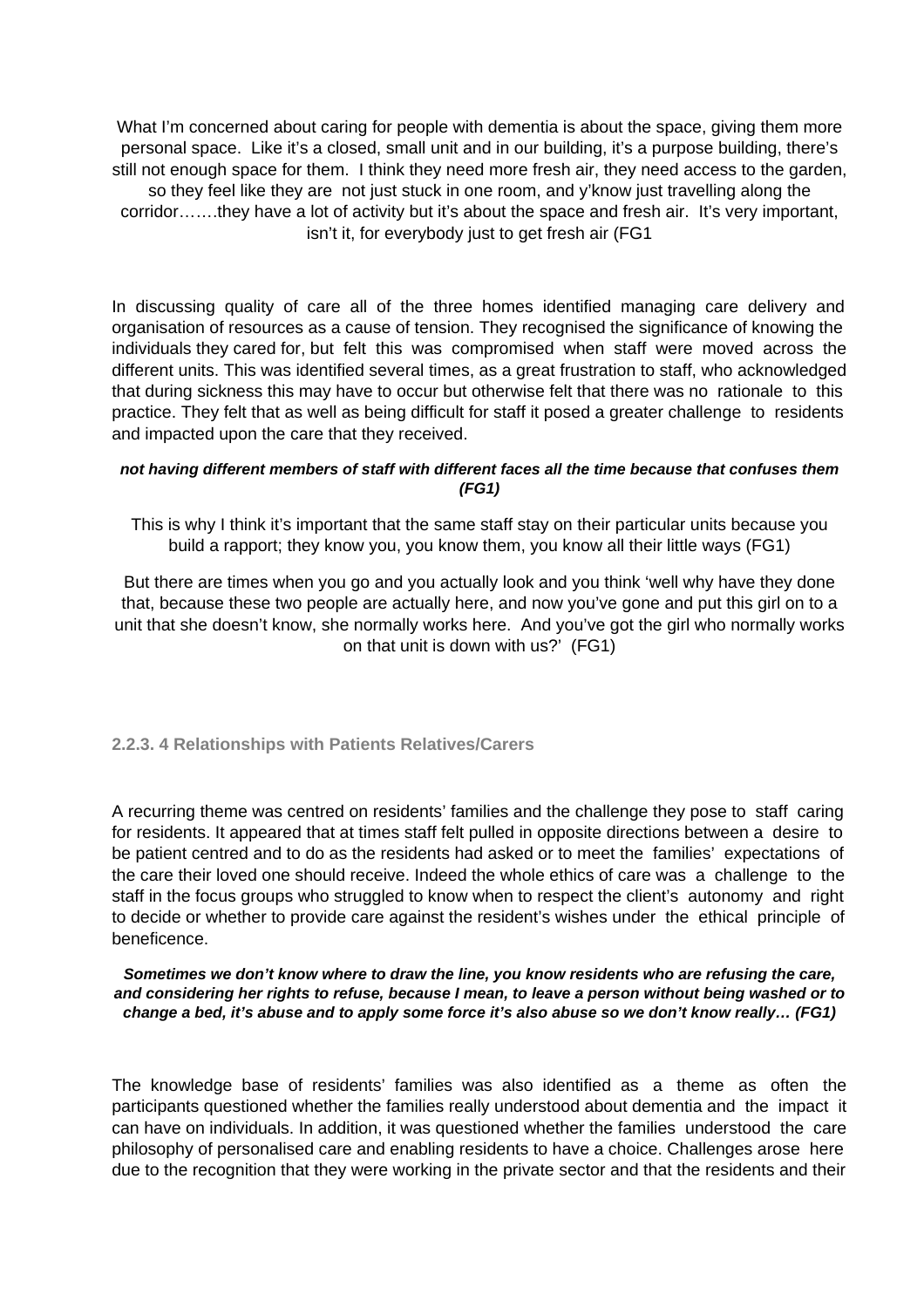families purchased the care provided, as such felt they could dictate the care their loved one received. However staff did also recognise that these difficulties were often compounded due to the residents' families dealing with the diagnosis of dementia for their loved one as well as possible guilt for having to place their loved one into permanent care and that this impacted upon their interaction with staff.

#### **What worries me sometimes, is the families because I'm not sure that they do understand fully. It would be quite beneficial to make a leaflet for them about any differences in dementia (FG1)**

You get relatives who say one day 'I understand, I know how difficult she can be', then the next day a switch has been flicked and 'I'm paying a thousand pounds a week, why are the staff' and you think blimey is this the same person……. sometimes they are working with us, sometimes they are our enemy (FG1)

…because part of the time too, the families are in denial, understandably. They just don't want to accept. (FG2)

But I think sometimes with the relatives it's the stigma. Mental health, whatever it is, has got a major horrible stigma, and y'know some of the relatives said that they don't talk about it to anyone away from our home because they don't want anyone to feel it's in their family (FG2)

#### **2.2.3. Peer Support**

Objective 5 of the dementia strategy (DoH 2009) emphasises the importance of peer support for people ad their carers with dementia. Likewise it became apparent during the focus groups that staff also considered support both from management and each other important.

One of the themes that emerged from the focus group centred on staffs own vulnerability. This occurs due to the close relationships that the staff have with the residents as well as the recognition of residents as human beings rather than just recipients of care. Whilst this does expose staff to experiencing feeling vulnerable it is not something that we would wish to eradicate as dehumanising residents could reduce staff vulnerability but also would reduce the quality of care. It was evident that the participants really cared about the residents in their care as evidenced by statements such as…

#### **These are people, they are human beings, they have feelings, and they have lives. And some people don't, they look upon it as just a job. And I don't think you should be doing dementia care if that's how you feel (Fg1)**

..but you can't help but get attached though, can you? ( Fg2)

Because we do actually become quite a family, we are their family (FG2)

Staff also can experience feeling vulnerable as working with the resident may remind them of their own morbidity and mortality, as well as a sense of a shared journey walking with them….

**….for the grace of God, \*\*\*\*\* and I we are that age, …. She's seven months difference to me in age**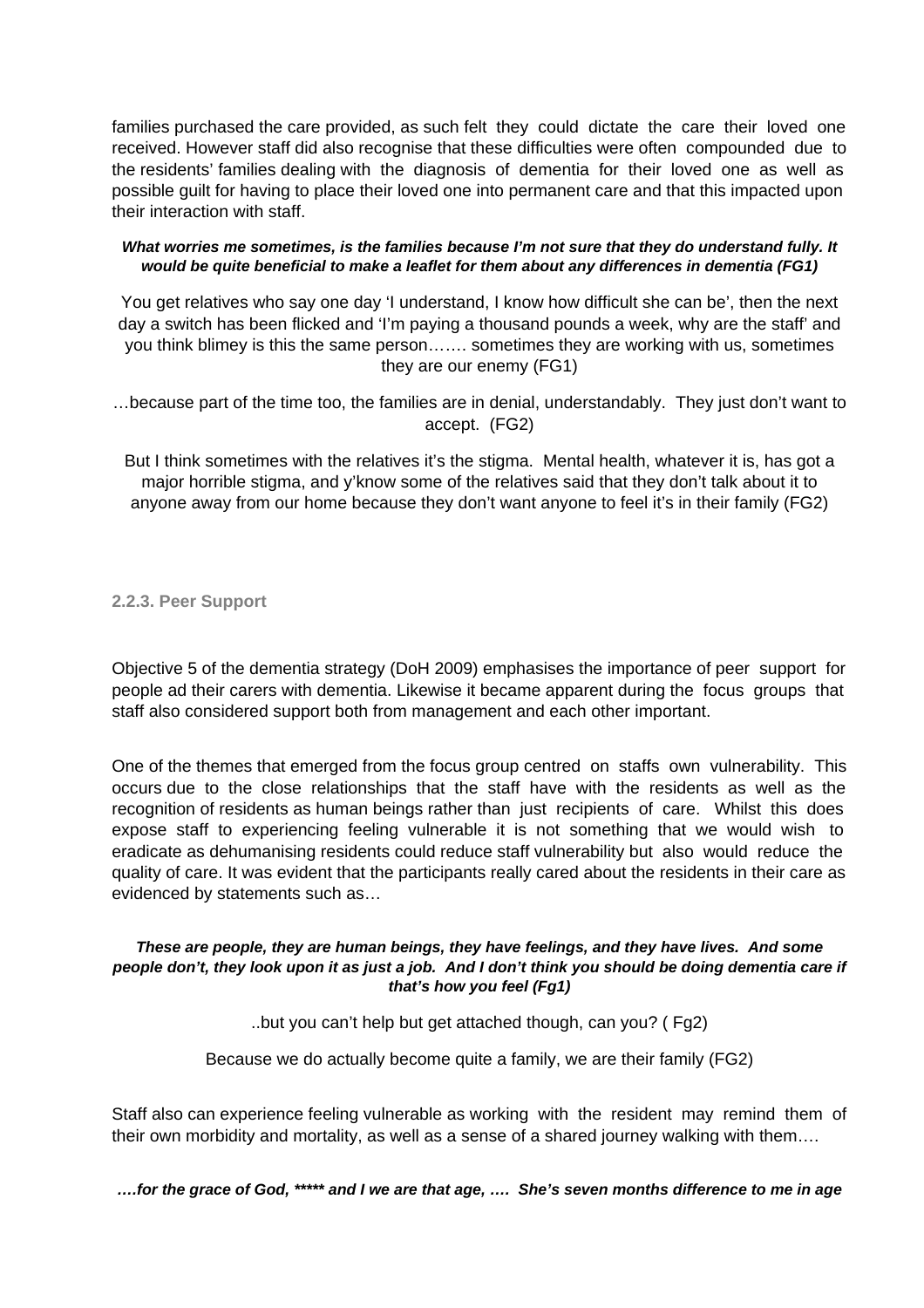#### **and you look at her and it's a bit close to home (FG1)**

It brings tears to your eyes (FG2)

You've got emotions as well (FG2)

It's normal; we're only human at the end of the day (FG2)

I've got several favourites, if that makes sense. But yes, I've also got people that I don't like particularly, but I make a special point of trying to do that extra little something because we're all human (FG2)

The last aspect that staff highlighted linked to the theme of staff vulnerability was due to the nature and unpredictability of the disease itself. As well as the fact that for many residents this is their home until the end of their lives, so staff also experience bereavement and loss for the relationships that they had with the resident.

#### **There's also another thing when you grow a close relationship with them and then all of a sudden that person is no longer, it's, I don't know about anyone else, when you get close to someone and you build up a good friendship and you, even though you are there to do a job, it is hard to get past that stage (FG2)**

….. I can remember an instance where I was helping her with many things all through the day and I was the most wonderful person in the world and then later on in the afternoon I went in and she just said something to me that was so hateful and I burst into tears and ran out! (FG2)

It is recognised that care work by its very nature has an emotional component and indeed staff vulnerability need not be a negative experience but recognition of a joint humanity. However, if not managed well it could lead to increased burn out of staff as well as increased sickness and ultimately could lead to staff "switching off their emotions" and not caring for the residents.

From reviewing the focus group transcripts a theme regarding support became apparent. Staff expressed a lack of support across two areas, senior management and amongst themselves. It is concerning that staff expressed a feeling that senior management do not keep their concerns confidential, nor do they feel supported by them as it is these staff that should be providing leadership and role modelling to more junior staff.

#### **If I went maybe a little bit higher, sometimes we've said things and there's been this breach of confidentiality, before you know what's happening it's gone around the building. I also feel that sometimes, maybe I shouldn't be saying this, hierarchy can be quite patronising towards us (FG1)**

We tend to feel unsupported from above because of unrealistic expectations (FG1)

We're not supported as a team...(FG1)

As a deputy we don't feel we get support from anyone particularly. I know everyone else tends to have a peer group so it's easier, but ours is actually a really lonely job (FG1)

It appears as though rather than supporting each other, there is a culture of criticism and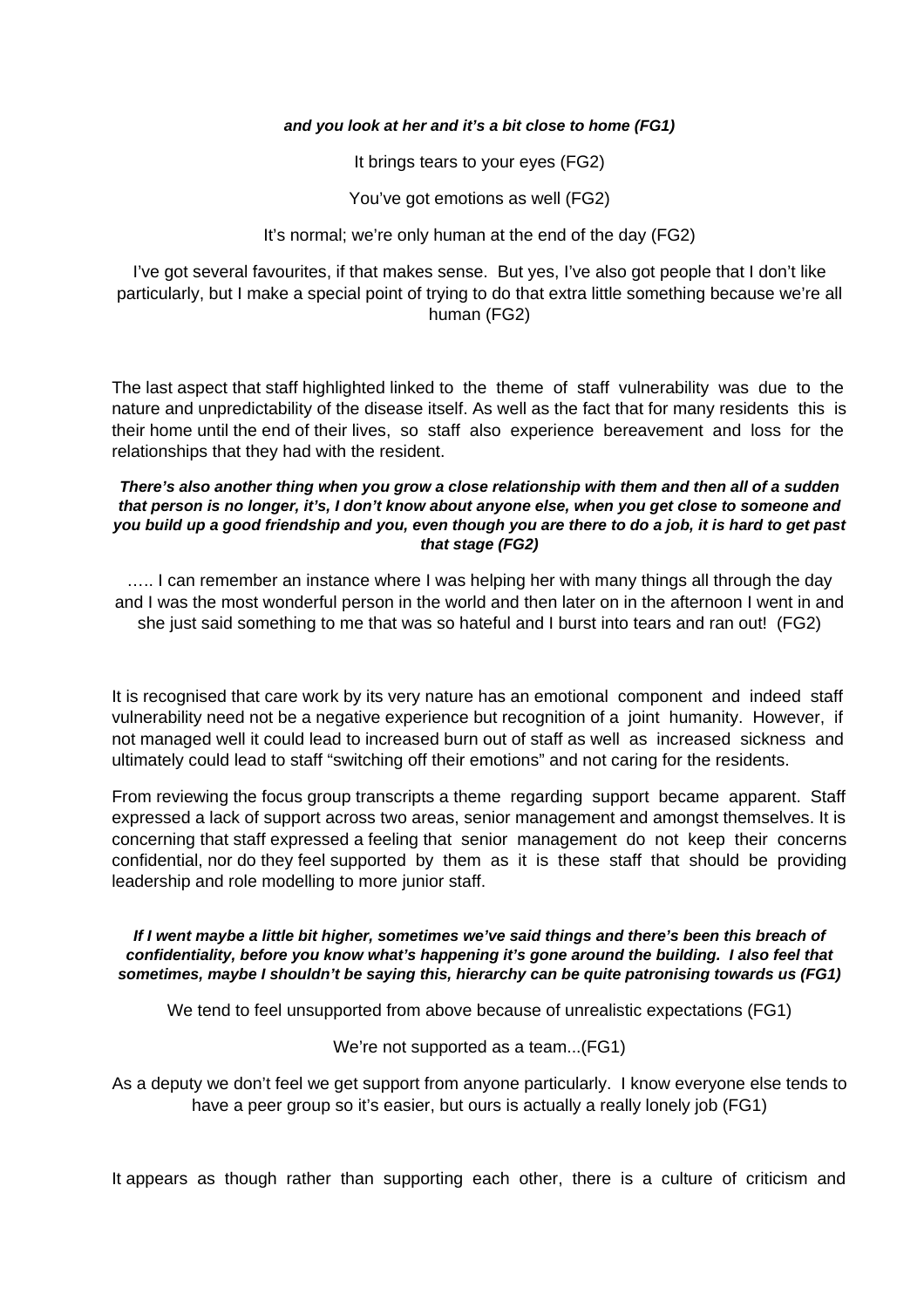criticality. This is not a new phenomenon, but from our experience is common in many care settings across both primary and secondary care. Often what staff expressed is the well documented task/time imperative (getting the job done within a specified time). The difficulties with this is that it can lead to a phenomenon called horizontal violence in which staff are mean to each other across the level in which they work which is well documented in healthcare. This was explored extensively within Focus Group 1.

#### **We need more team. We need to get it so that it is 24 hour care, and we're a team and some things can't be done but then it's got to roll over, hasn't it? We've just got to be a bit more understanding of each other (FG1)**

I've found not just where I work, but other Colten homes tend to be very critical of new staff. The new, inexperienced ones that take twice as long to do their residents they get a hell of a ride from their colleagues who should be supporting them, that's carers, and nurses as well it's a case of 'she's taken how long to do a drug round?' y'know and we judge someone like that unfairly and we were all like that once and we tend to forget that. (FG1)

There is a strange culture with some staff, even with some people who have been there a long time, that fast is better, and if they can say 'oh I got all my residents up by 10.30am' I'm sorry, how did you get them up? Were you bouncing them off the walls? (FG1)

Some staff have informal support networks largely with staff at the same level and one home has implemented a more formal support group through outside work activities. It would be worth exploring the current formal support mechanisms for staff further in light of the expressed staff vulnerabilities highlighted earlier.

#### **I think those of us who have been there a while we sort of informally support each other (FG1)**

Well we've actually started this team building where so many booked this day off and off you all go. I mean, Thorpe Park or whatever. We had a girl left to start her nurse training on Friday, Friday just gone and we hired a big pink party bus for her (FG1)

# **Chapter 3. 5 day programme**

### **3.1. Introduction**

This chapter outlines the 5 day programme that was devised by staff from Bournemouth University in collaboration with Colten Care. It was devised through several meetings in which the staff from BU sought to understand the particular value base of the organisation as well as their specific requirements. It was decided that the programme would run one day a week over 5 weeks, as this was both pragmatic for the organisation but also gave the participants time to digest the information gained between sessions.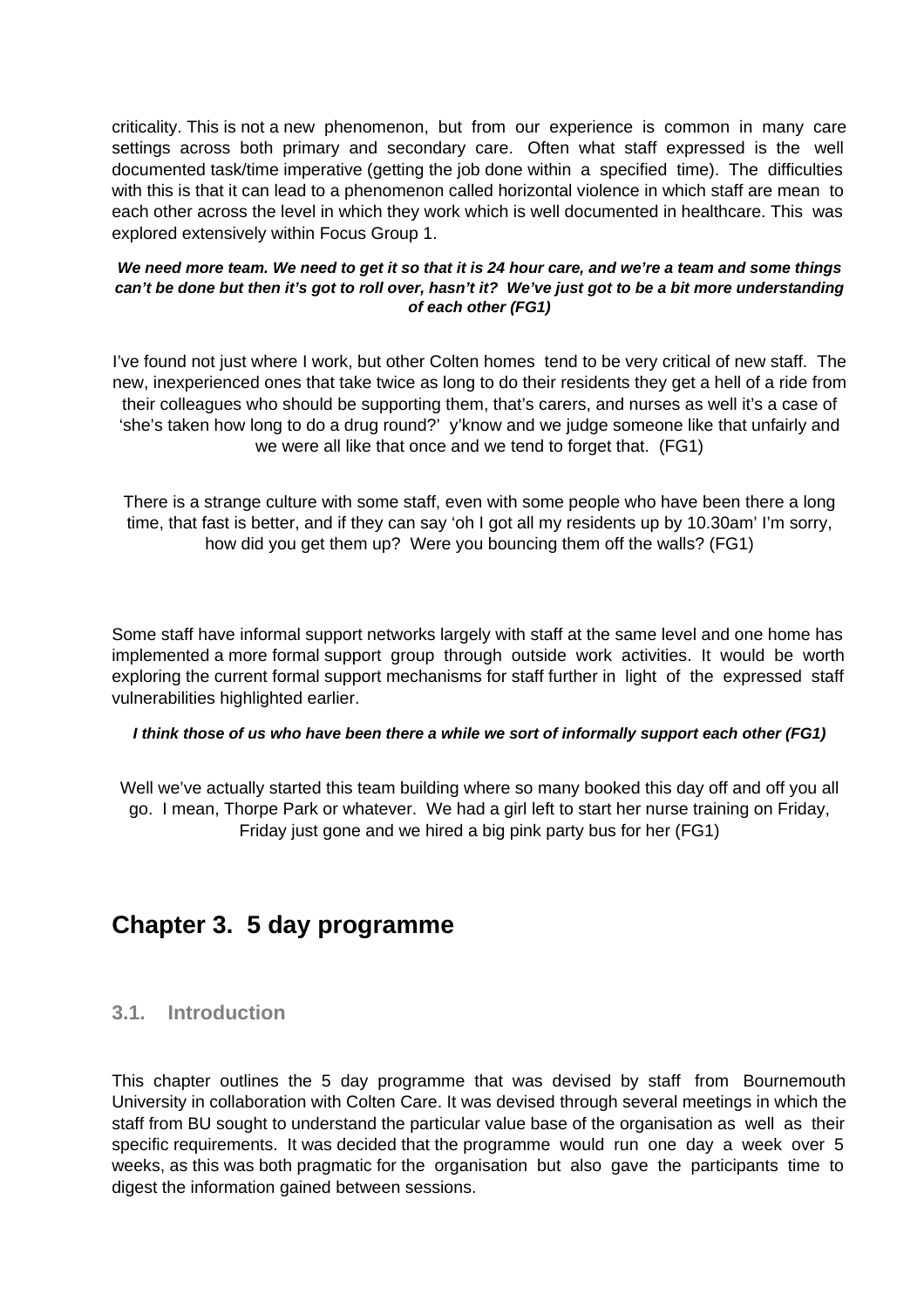## **3.2. Contents of the Programme**

The programme consisted of a blended approach to learning. From the initial focus group it was apparent that staff working in the homes had a good level of experience as well as a good understanding of their residents. We wanted to capitalise upon this, therefore the main premise of the programme was to take the participants upon a journey where they could critically examine their practice as well as learn new knowledge and skills in caring for clients with Dementia. Figure 1 demonstrates the contents of the programme. As it can be seen in the centre of the diagram each day of the programme focussed upon a different aspect of Dementia care and included

- 1. Setting the Scene. Introduction to Dementia
- 2. Experiences of Dementia and Person Centred Care
- 3. Assessment & Mental Capacity
- 4. Personalisation & Management Strategies
- 5. Quality and Service Development

Figure 1. Contents of the 5 day programme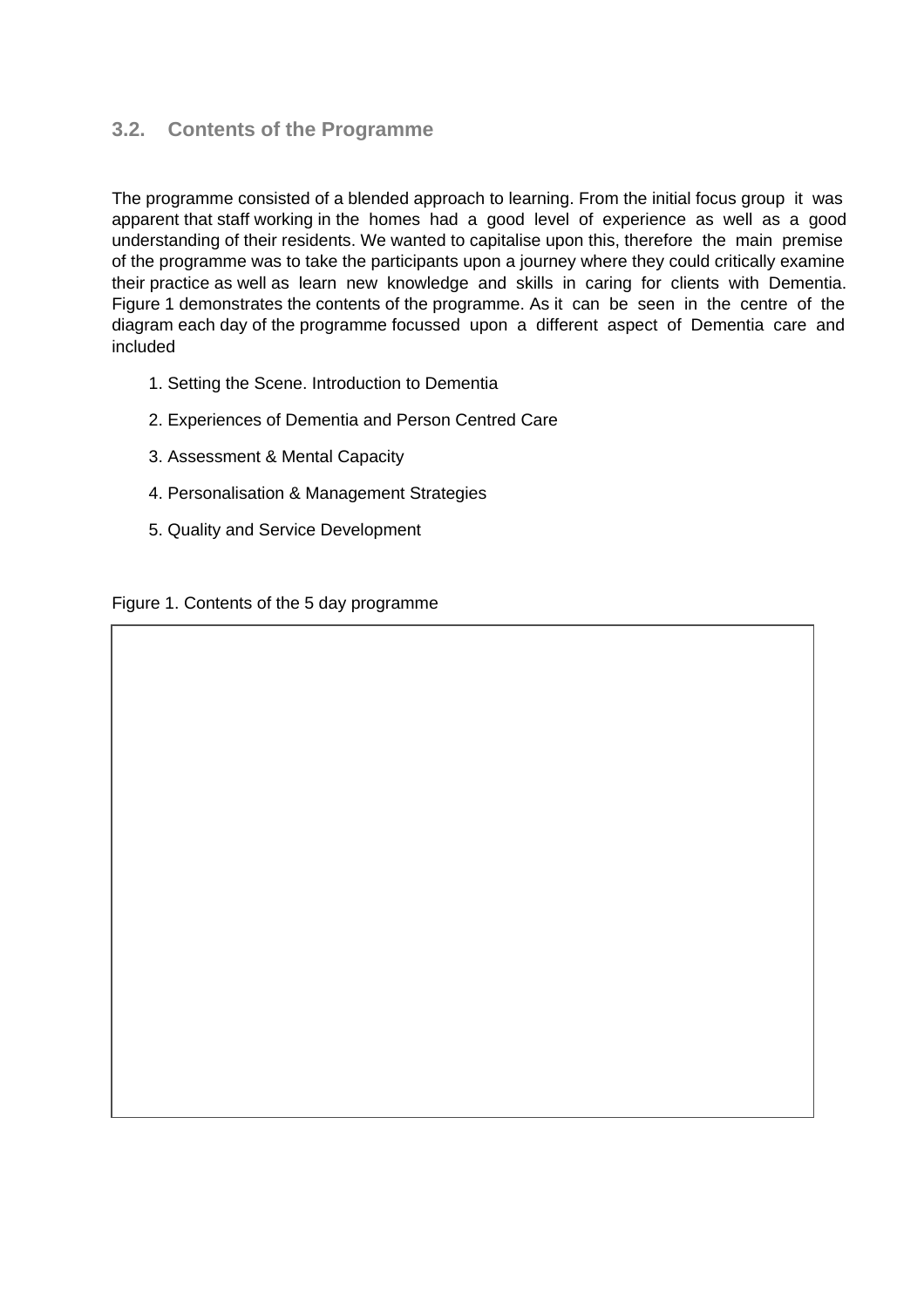Whilst the programme included some traditional didactic teaching where the facilitators presented the participants with new knowledge, this was blended with facilitative learning in which the participants could learn from each other, utilising their knowledge and skills. This was fundamental to the programme as it sets the scene for the valuing of each other, and recognises the contribution that each of us make to enhance the lives of residents. This was really important as the focus groups analysis had informed us that some staff felt that the culture of the homes in which they worked was not supportive to each other and we wanted to begin to address this.

Key to the programme were the reflective exercises in which participants were set activities to undertake within the homes in which they work prior to the next week's session. It was made very clear to the participants that this was not to be seen as a "spying exercise" within the homes but was undertaken in the spirit of questioning practice and the recognition that practice is always evolving and can always be enhanced. An example of one of these activities was set after week one where the participants were asked to go back to the homes in which they work and sit for 30 minutes watching the interactions between residents and staff. They had to relook at these interactions from fresh eyes as if they were the resident rather than a member of staff. This exercise was very illuminating to the participants, many commentated that it was the first time they had thought how the residents may feel. It was through these exercises that the additional dimension of the patients' perspectives was incorporated into the programme.

Another key aspect of the programme was the introduction of the projects. During the initial discussions with staff from Colten Care, we were aware of the organisations commitment toward achieving the Practice Development Unit (PDU) Status from BU. We were therefore keen that this educational programme supported the organisation in the companies PDU journey. In addition, we really wanted to empower the participants into recognising that they have a role in developing the service they provide. The participants were therefore placed into 5 project/Action Learning groups (ALG). Each ALG group;

- Consisted of 4 people from the home in which participants worked. This was undertaken for the ease of participants.
- Identified and implemented a project which enhanced the care of the residents, or the home environment in which the participants worked.
- Presented their work to an invited audience of key stakeholders.

The inclusion of the projects was fundamental to the programme. It encouraged the groups to work together, harnessing each others strengths as well as supporting each other recognising that many of them would be nervous. It also enabled them to see that they as individuals have the ability to shape the care within the home in which they worked, as well as getting them to work with individuals they may not have worked with before.

The participants of the programme developed the following projects

- Sensory Garden
- 10 Golden Rules about me
- My bedtime routine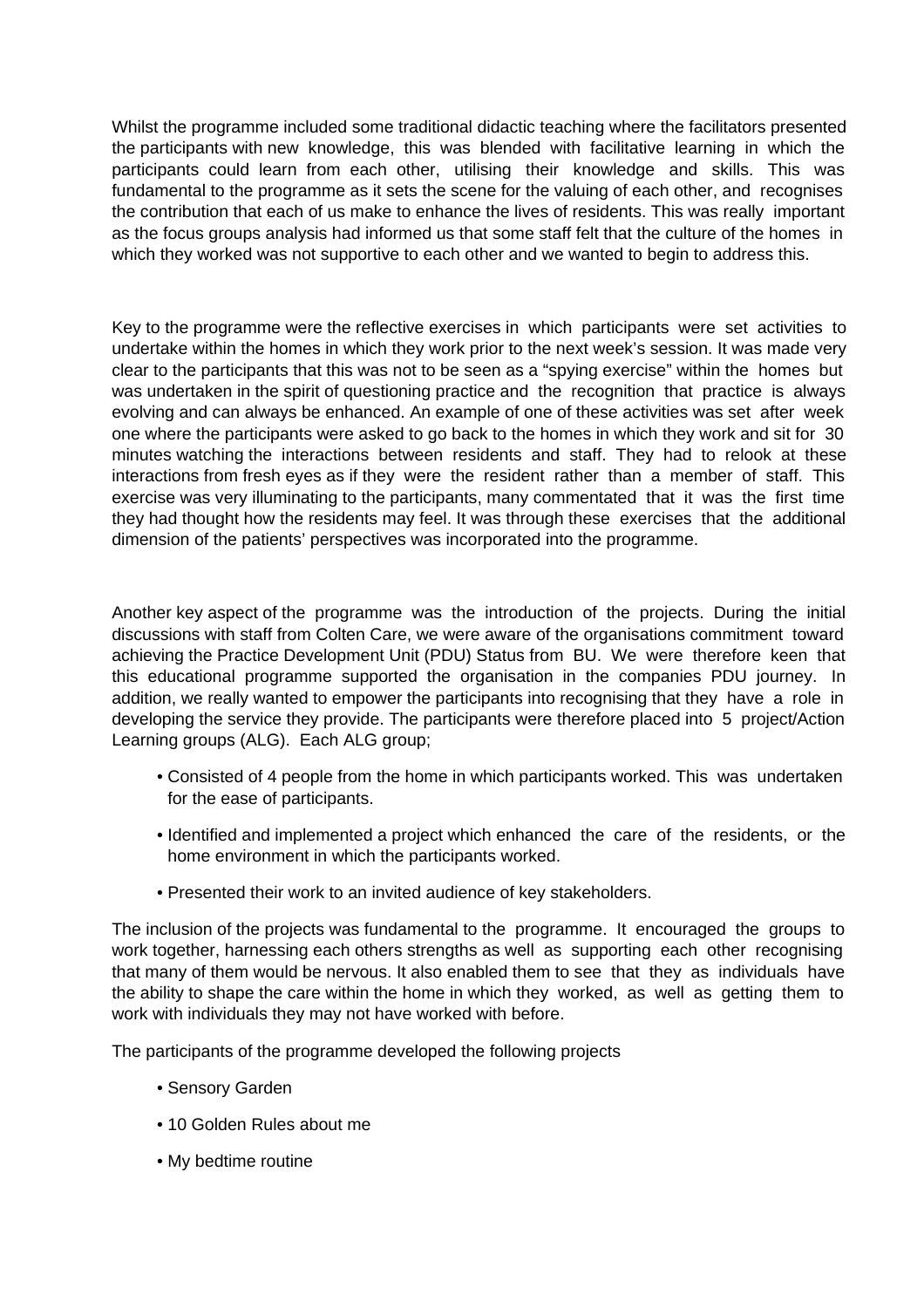- Mentorship/Buddy scheme for new staff
- Use of Labels in the Care home.

These projects were presented to senior staff at Colten Care on the  $17<sup>th</sup>$  March, and were very positively received by the panel. It was lovely to witness the motivation and commitment of the staff in enhancing the lives of residents. In addition, the staff appeared very empowered and felt supported to enhance practice. These projects are excellent evidence supporting the application for Practice Development Unit status.

Lastly, the programme participants were informed that Colten Care wished to develop a 2 day in house programme of education for all staff members about Dementia. We identified that they would be key to assist us in the development of this as we would be using their feedback and thoughts to decide what would be included in the shortened 2 day programme. This enabled them to feel valued as members of staff for their knowledge and their contribution.

#### 3.3 Attendance

During original discussion both staff from Colten Care and BU were really keen that membership of the 5 day programme reflected the wider diversity of staff within the care home sector to include both staff involved in direct care as well as staff from other services within the organisation (for example kitchen, gardening, reception staff). However, the participants of the initial 5 day programme were largely care staff (18 participants) compared to 2 participants from the wider staff base (social carer and activities coordinator), as well as the 2 training officers who would facilitate the in house course.

On the whole the attendance during the 5 day programme was very good however 3 participants missed one day, I participant missed 3 days and one participant missed 4 days. This proved problematic during the programme due to the nature of the proposed project work. This resulted in some project groups being changed mid way through the programme.

### **3.4 Feedback from the participants**

Feedback about the programme was collated in a variety of different ways. Firstly, at the start of days 2, 3, 4 and 5 the participants were asked to provide feedback about the previous day on post it notes. This allowed us to capture the thoughts of the participants as they progressed through the programme, copies of the evaluation feedback is presented in Appendix 1. As it can be seen in the feedback, the participants' thoughts were very positive regarding the programme and this was mirrored within the sessions as participants were engaged and motivated. Throughout the programme a growth in the participants' confidence was noticeable, on day 1 they were very worried and anxious about the programme however as the course progressed they became much more confident to share their thoughts.

At the end of the programme the participants were asked to provide written feedback about the whole programme identifying in particular;-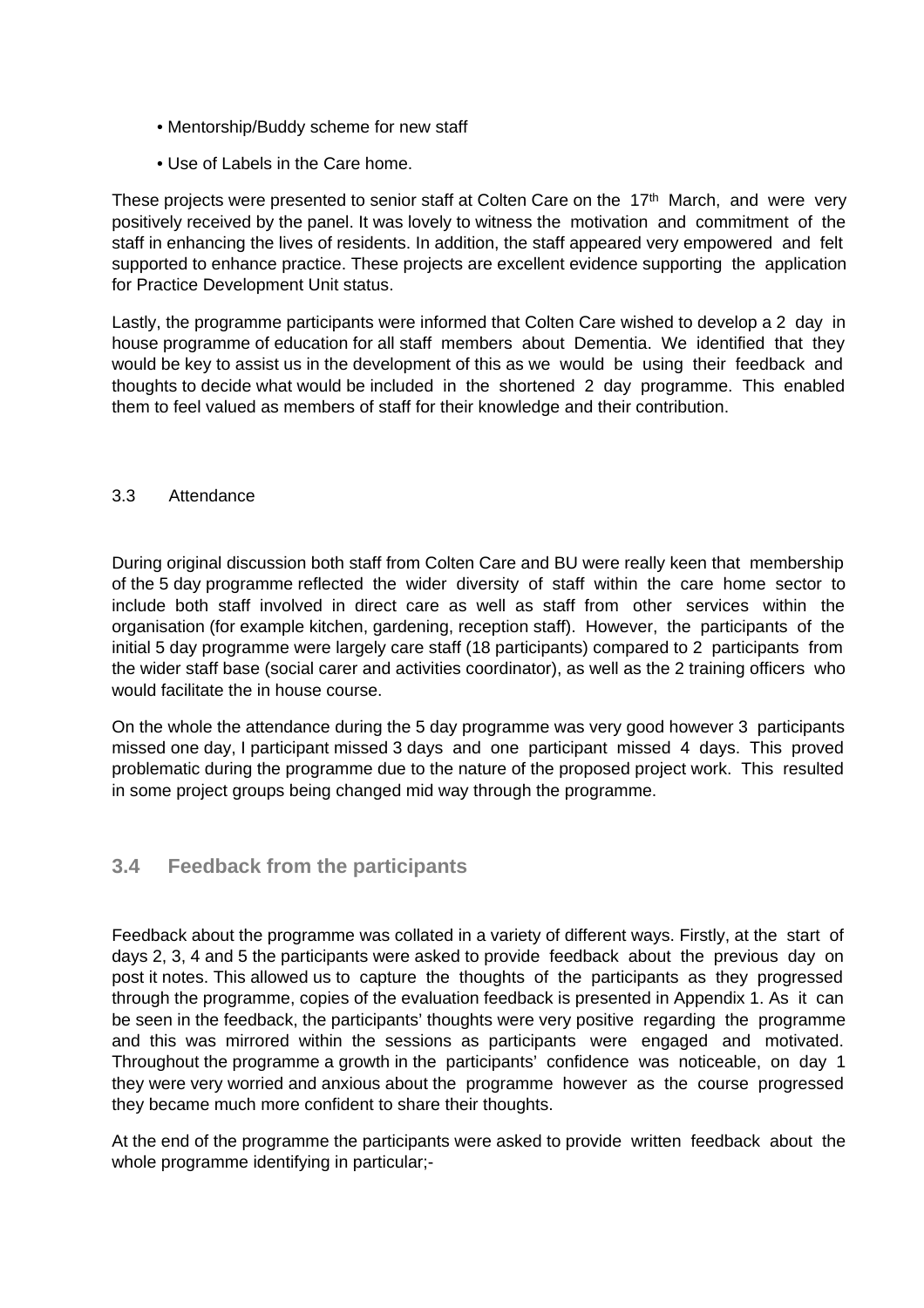- 3 things they liked about the programme
- 3 things they would change about the programme
- Having completed the programme, what they thought were essential that should be kept in the 2 day in house Colten Care programme.

The participants' evaluations are provided in Appendix 2.I, it can be seen the participants felt they had increased their knowledge about dementia, which meets the initial aims and objectives set. In addition, the participants seemed to value the informal, interactive nature of the sessions. This approach became a strong recommendation for the 2 day programme. The carer input was also valued, as this brought a human dimension to the programme which is really important in personalizing care delivery. Asking participants what they would change was useful as it enabled us to consider the sessions less useful which could be removed in the 2 day Colten Care programme, and example of this was the session on assistive technologies which was identified by the participants as not really useful to them.

# **Chapter 4. Focus Group Evaluation Post Programme**

## **4.1. Evaluation design**

Once again the focus group data were analysed utilising a thematic analysis (Holloway and Wheeler 2002) to identify common themes that arose from responses. Extracts of the participants' responses are included to illustrate each theme. The synergy between participants responses and the National Dementia Strategy was evident, so the findings have been presented as before under the following headings;-

- Objective 13. An informed and effective workforce for people with dementia.
- Objective 11. Improve the quality of care for people with dementia.
- Objective 5. Develop structured peer support and learning networks

### **4.2. Themes**

#### **4.2.1 An informed and effective workforce**

During the second focus group discussion the participants highlighted their new learning from having participated within the five day programme. It appears as though as well as learning and understanding more about dementia it has for some participants made them have a more questioning approach to their practice. We believe this is really important to nurture and encourage as it is through reflecting and questioning our own practice that we can develop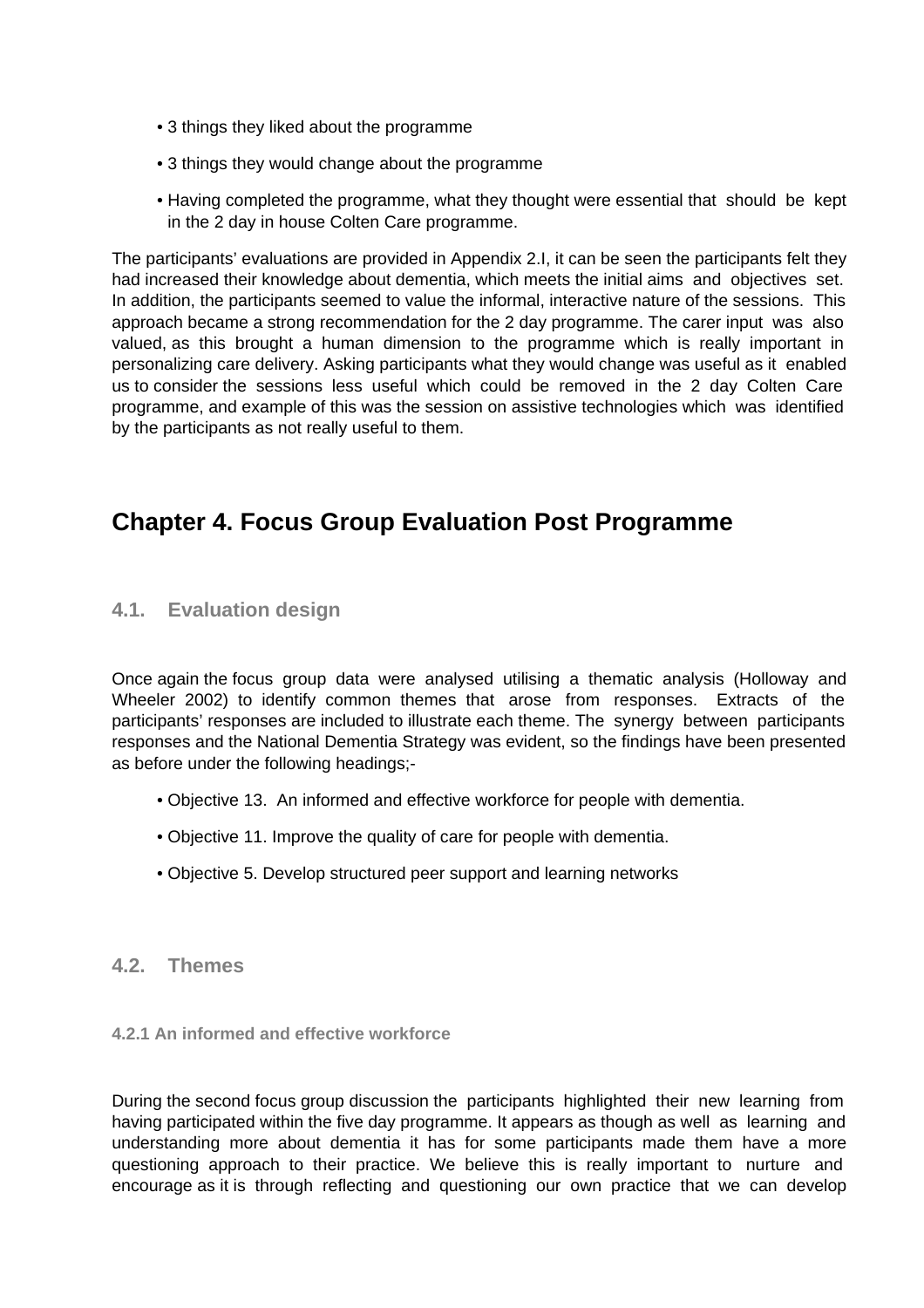practice. This can be achieved in many ways simply by having staff reflection sessions or more formally through clinical supervision.

**Personally I think it's made me a better carer for this course. It's made me consider them ….as people more. Now before I go to a room, whether they are completely demented or not, I still tap their door and I go through that, and ask what clothes they'd like to wear and this sort of thing. It's definitely made me more, treat them as individuals, definitely. (FG1)**

… the coloured crockery, but we understand the significance of that, whereas I don't think we'd have necessarily understood the significance of it before(FG2)

From the first day onwards it's been so lively and so informative that I, I'm speaking for myself but I'm sure for everybody else, I've really, really enjoyed it. And I think we've all got so much out of it (FG2)

I think it's, personally, I've got a wider view now. Instead of thinking 'I'm doing this, this is the way we do it,' I say 'hang on, is it the best way of doing it?' And I think that makes a big difference. (FG1)

I think this course has also, no matter how many years you've been in your field or whatever, there has always been something to learn. Y'know something maybe at the back of your mind you may think 'oh I forgot about that!' (FG2)

**4.2.3.1 Observation**

A really strong aspect of the programme was the observation that the participants undertook. During this activity we asked that they return to the homes in which they work (after day 1 in the programme) and simply sit within the living area and watch the residents and staff through the eyes of a resident as opposed to their eyes as carers. The insight that staff gained from undertaking this activity cannot be under estimated – for many it was simply an "ah ha" moment.

**When we did the observation, you do tend to sit back and think 'that is me sometimes' and like you say it's spending time with them a bit more, and it's not just the residents themselves, it's spending time with the relatives as well because at the end of the day it's their family's home and they're coming into visit, and sometimes the family's do get ignored but we are improving on that (FG2)**

I think that for me, this course has definitely made me sort of stop and think and take a second look at certain aspects, like you were saying, are we really like that? I mean I think we do do well and I think we're pretty good, and that's not to say we should be complacent, that's not to say we shouldn't self-examine and just try and do a bit better all the time and I think the course itself has made me that little bit more aware. Like you say with the sitting and observing what's going on around without taking part. It just makes you a bit more aware from the resident's perspective (FG2)

**4.2.3.2 Projects**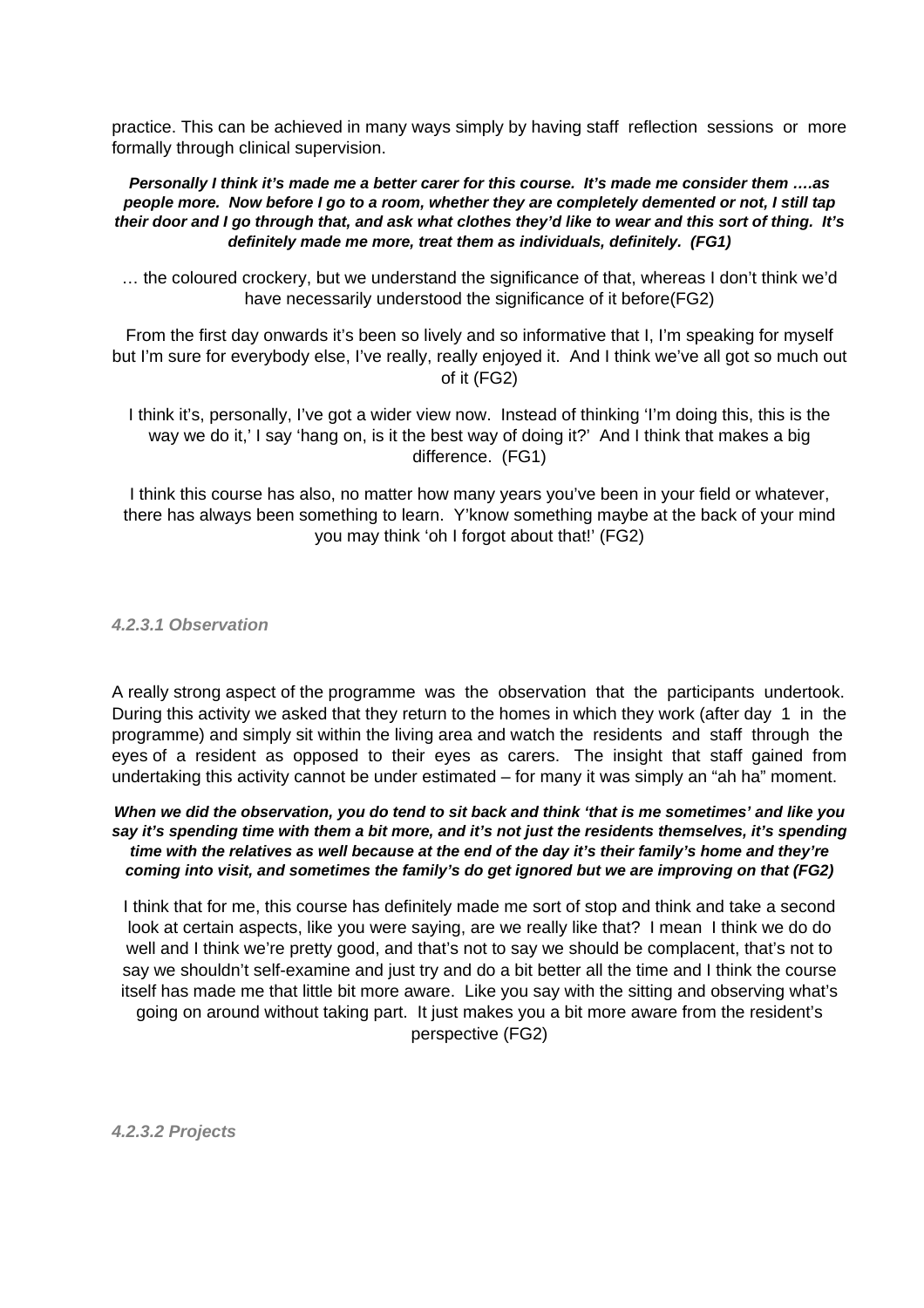In the focus group discussion at the start of the programme one of the themes raised related to the participants expressed a feeling of a lack of support, both between themselves as well as from senior management. From reviewing the group discussion it was apparent that the participants valued the support they had received during their projects both within their project groups as well as from senior management.

#### **Well it's nice to get proper feedback from the powers that be. It was really nice.(FG2)**

They were really involved in what everyone was talking about, really taking it on board and thinking 'well what' and the questions were so pertinent and yes, y'know that just proved how much they were taking it on board and where they were kind of thinking of going with it and doing with it, and they kind of endorsed everything that we've done (FG2)

For me when we finished our presentation straightaway he was like 'I think that's a really good idea,' I was like 'wow!' (FG2)

As can be seen from these extracts above the process of having their ideas listened to and valued was really empowering for staff. It enables them to have a sense that they are part of the organisation and can shape the future direction of care. This is central to the Practice Development Unit philosophy and as such should be captured and developed further. Another aspect that was raised during the initial focus group was the challenges that staff experienced with the residents families and feeling torn between providing personal centred care and responding to the families wishes. Once again, for some participants the projects facilitated a greater communication between the staff and the residents' families.

#### **Yes, like satisfy them more, kind of thing rather than doing what we think is best. We actually got out of them what they want for themselves rather than what we just think, by asking the relatives what mum liked or what their cousin liked and it just made you feel like you could do a lot more for them (FG2)**

I think it's actually making the time to sit and explain what we're doing and getting input from them. Because quite a lot of the relatives, especially from \*\*\*\*\*, they are really, really willing to say 'well you know I think that's a good idea, and brilliant' and so yes, it's been really good. And they feel quite important that they are actually being asked. We're not just doing something for mum or whatever, we're actually asking them what do you think about this? (FG2)

There's so much, like you said, emotion and a sense of guilt and a sense of failure and not what they really want, so to be more included in their future is an important aspect (FG2)

**4.2.2 Improving Quality of Care for People with Dementia in Care Homes**

Staff returned, unprompted, to the following themes; - person-centred care, resources and management of resources and the relationships with the client's carers.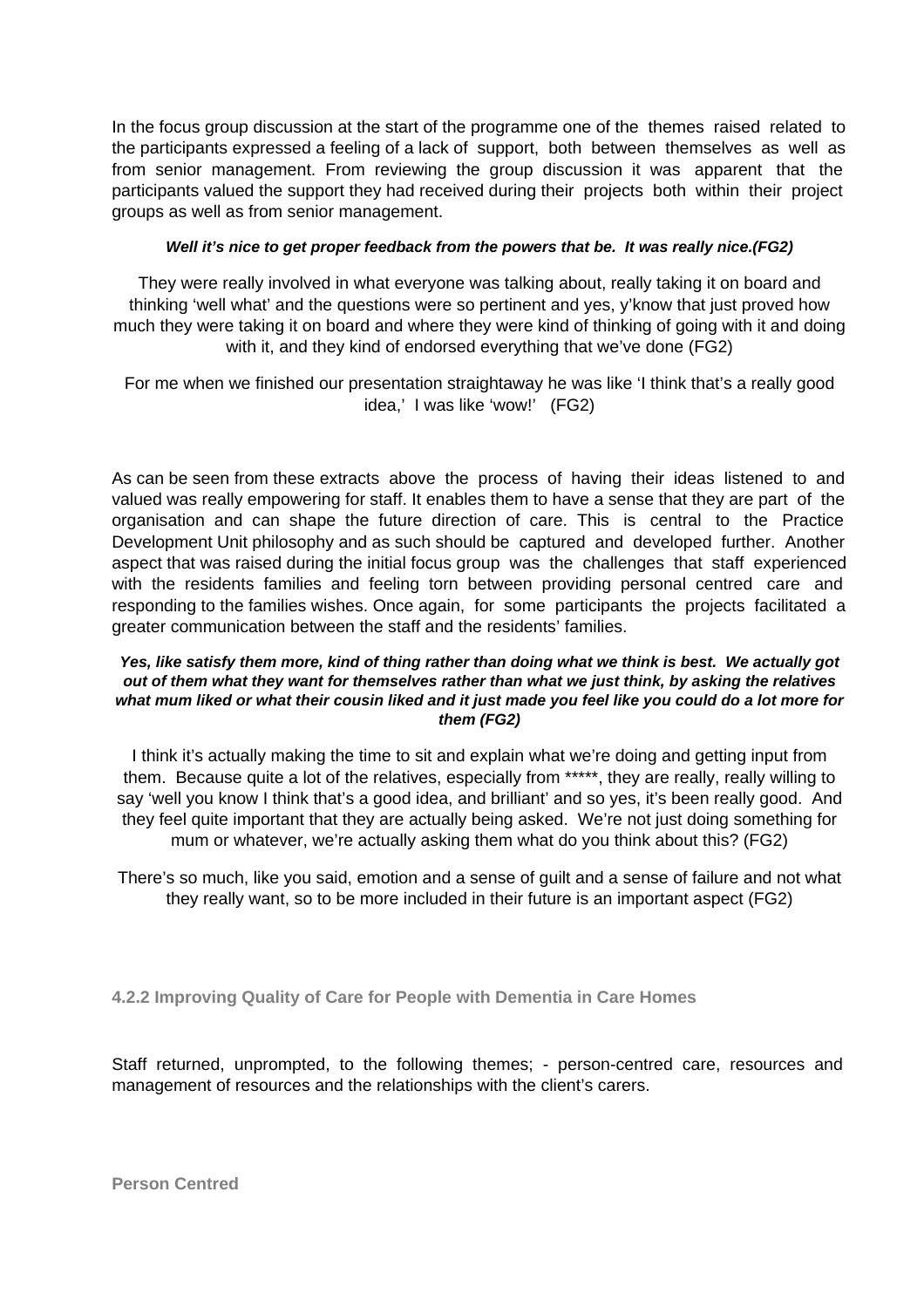Once again a key theme arose regarding the notion of person centred care. It is evident that this is a core philosophy of the organisation, and an important aspect to staff.

#### **We provide the care for the residents based on individual approaches so everyone is taken seriously and individually. (FG1)**

With kindness, compassion, sensitivity, everything, every approach, everything we do. (FG2)

They may have dementia, but they are still human beings and still people...(FG2)

The recognition of residents as individuals as opposed to "residents" we believe is vital in ensuring that staff provide quality care to residents, as opposed as seeing them as object requiring care. We recommend that the company continue to identify ways in which staff and residents can come together in a sharing capacity. One example of doing this was during the programme we asked participants to being in pictures or belongings that reminded them of home. In small groups of 3-4 they shared their pictures and belongings, and the buzz in the room was amazing, and this could easily be replicated in a care home setting when staff and residents share pictures of their lives.

#### **4.2.2 Resources**

Once again the issues of resources was raised in that staff expressed feeling frustrated that they were not able to provide the level of care required due to limited resources. Some of the senior staff were able to understand the tension regarding being in a market economy with empty beds however the more junior members of staff did not fully understand some of the decisions made regarding staffing levels. In addition, it does appear that management of the 3 homes is very different and that some manage their resources more effectively; however it must be recognised that these thoughts were captured during a time of instability particularly for one home. That said it is well recognised that limited resources have an impact upon staff well-being which can lead to staff burnout and subsequently increased staff increased turnover.

#### **Well what happens is you have a couple of empty rooms, so they drop a carer which means that the residents who are still there are not getting the level of care that they were before.. .( FG1)**

..they don't make allowances for the deterioration, like in a dementia home you have them, they come in at this very first stage and that they can do an awful lot for themselves, there is minimal assistance from us. But we're now at a stage where there are an awful lot in that latter stage that have now become two people types where you need to actually go in and help these people

(FG1)

… a certain amount of risk because some staff will say 'yes I know they are a double but I'm going to do them on my own and then that's one person done' and it is risky (FG1)

It does have an impact on the staff because then you get staff off, lots and lots of stress, depression (FG1)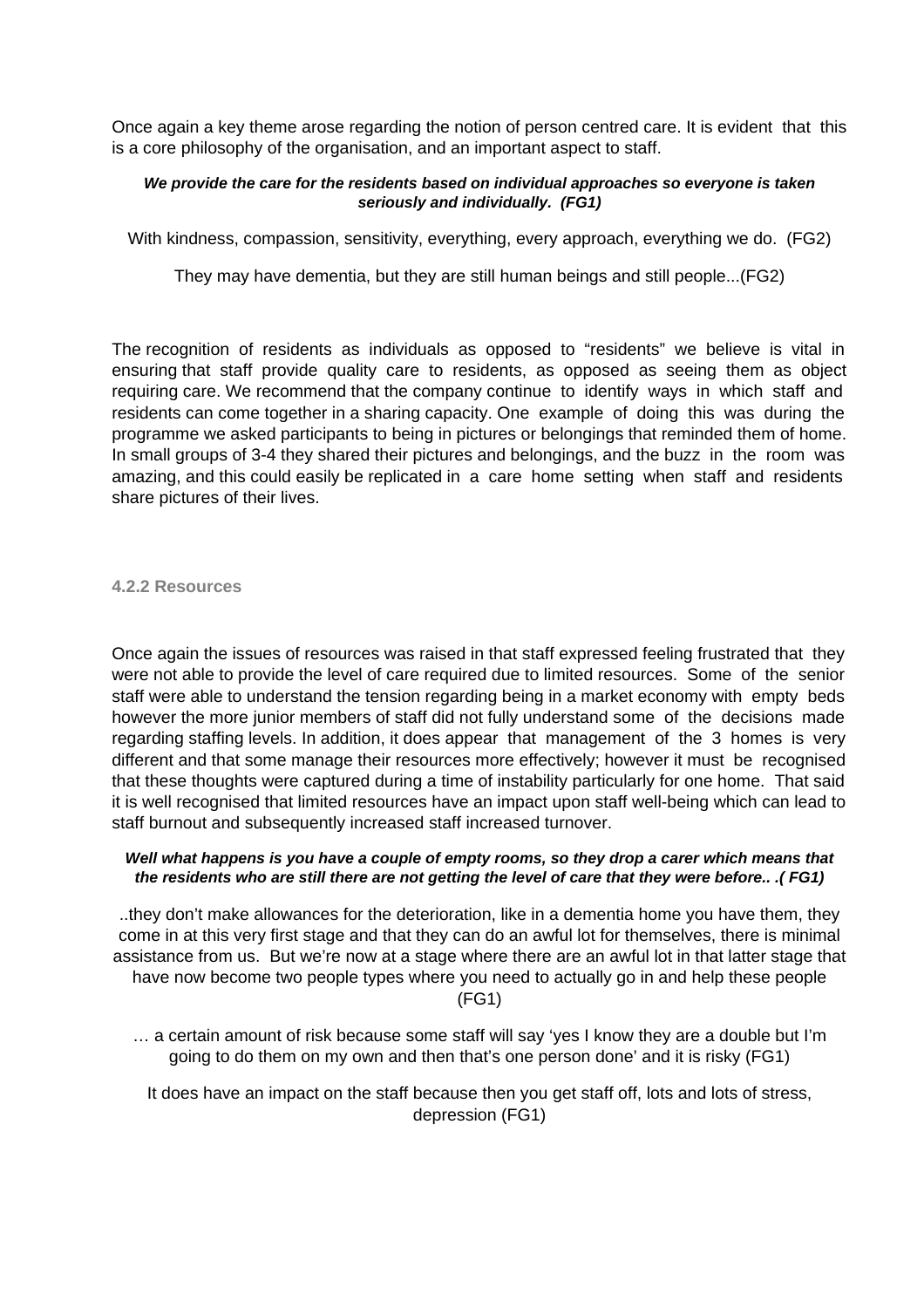#### 4.2.3 Peer Support

The importance of support when working with clients with dementia is obviously crucial. We discussed during the course the emotional burden associated with caring for people with dementia and the importance of time out to reflect upon practice. Sustained effective leadership can facilitate the support networks required.

#### **4.2.2.1 Leadership**

An important aspect of the resource theme was a subtheme of leadership. It has already been mentioned that one home was going through a period of change. However, staff recognised that leadership was key to the management of a good home by the creating of a good working atmosphere, as well as an ethos of valuing staff. One worrying aspect that emerged was regarding the qualified nurses, as it appeared that some were willing to support the carers and be involved in the personal care of residents whilst others were not prepared to be involved. The participants did recognise the distinction in their roles and knew that trained staff also had specific work to do, however it appeared that some qualified nurses were very rigid in their approach.

#### **we got a permanent manager and that makes a big difference ( FG1)**

#### : …one of our nurses says 'don't do pads' (FG1)

#### **you've got good leaders, yeh you've got good leaders there, haven't you? From the top it works down. (FG1)**

**Inspiring others**

Lastly from reviewing the data it was also evident that the participants on the five day programme now felt an increased confidence to challenge their peers by utilising their new knowledge to inspire others. This hopefully will be captured by the proposed 2 day in house programme which will in turn feed into a culture of change and supporting each the within the homes staff work.

#### **I hope by kind of bouncing off each other and yes, and it's a good point because the course has made me, really spurred me and given me much more enthusiasm. … and I hope that I can carry that on by bouncing off different people, coming up with different things I've learnt and sort of getting feedback. And I think also, I think what we've learnt and the response from our residents, putting into practice some of the things we've learnt can be that thing in itself to spur you on to carry it on (FG2)**

Following on from that I had one carer yesterday that I worked with and he's so eager to learn and he said 'do you know a lot about dementia. What, why do they do this, what can I do for that?' So it's quite nice that I can actually go back and say 'well yeh, I do actually know a bit more now, y'know and perhaps maybe you could try this or this is because of this reason', so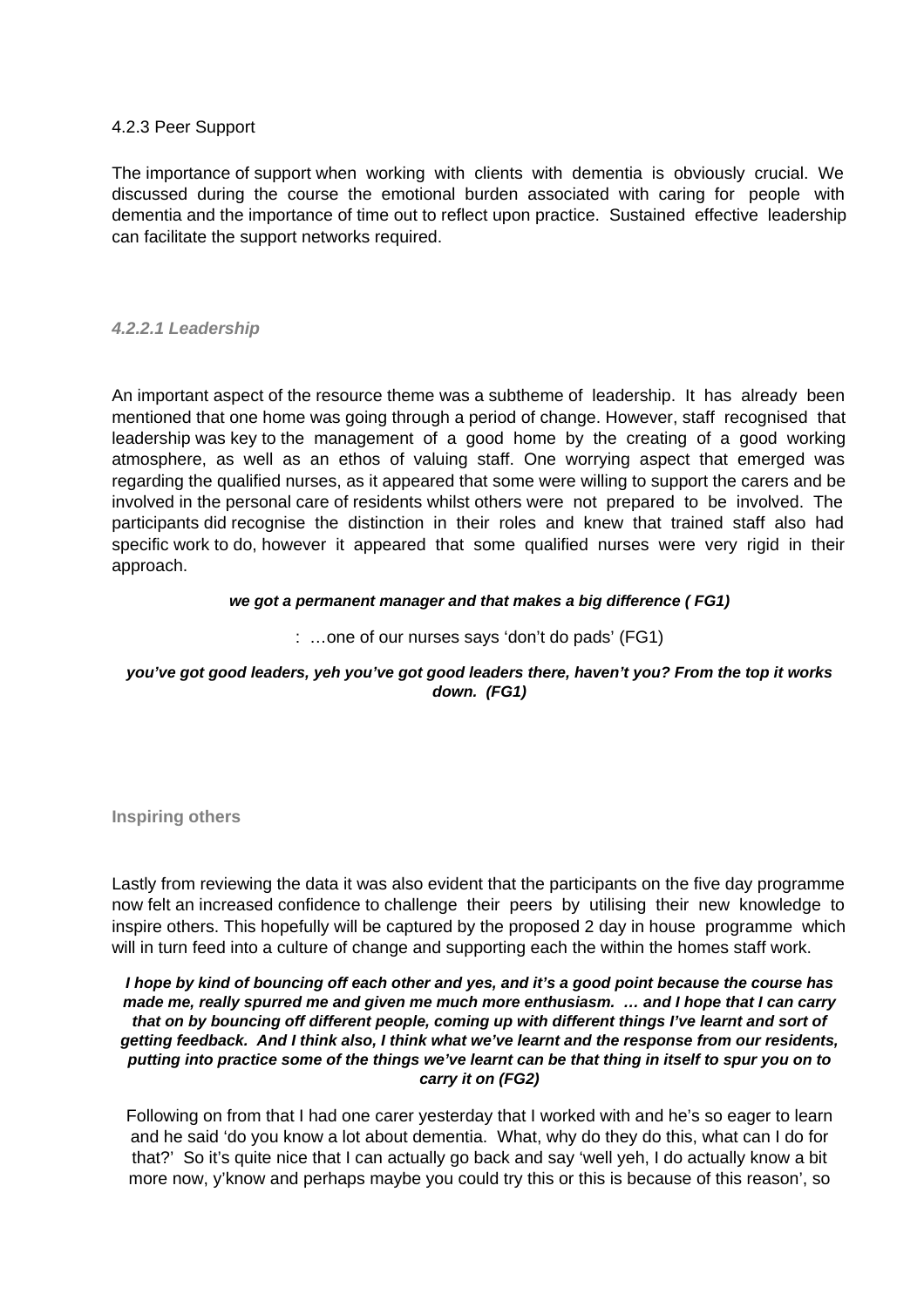yeh, it's nice to be able to say 'yes I do know the answer to that question, or I can help, point them in the right directions (FG1)

Yep, I feel more confident about fighting my corner with other staff, just being able to say 'no you can't do it that way. Don't you realize that is abuse, restraint, y'know these sort of things.' (FG1)

One last quote, which to us captures their thoughts at the end of the programme

**Two things I've just thought of. One is this idea of going forward, looking at things through our residents' eyes, and the one phrase that keeps coming back to me that I think both you and \*\*\*\*\* have said is celebrate what we do well (FG2).**

# **Chapter 5. Development of a 2 day in House Programme**

### **5.1. Introduction**

This chapter outlines the process of adapting the 5 day programme developed by BU staff in collaboration with Colten Care to an in house 2 day programme which could be rolled out to all staff within the organisation.

### **5.2. Development of a 2 day programme**

In order to develop the in house two day programme we utilised the feedback obtained from participants at the end of the 5 day programme (appendix 2) together with our reflections and drafted a proposed two day programme as a basis for discussion with Colton Care staff. We also provided the trainers with a large A4 file containing copies of key reading including government papers and relevant research journals to enable them to provide an evidence base in their sessions. In addition to this, a further extensive reading list was provided. From these materials and our discussions staff at Colten Care developed an in house 2 day programme that reflected the needs of their staff. Following the success of the projects during the 5 day programme, it was decided to also retain this aspect in addition to the 2 day facilitated sessions.

### **5.3. Short Course Application**

Staff from BU attended the 2.5F day Colton Care programme and provided feedback to the facilitators regarding the sessions and raised ideas for further consideration. Following the development of the 2.5 day programme staff from Colten Care submitted the form for a short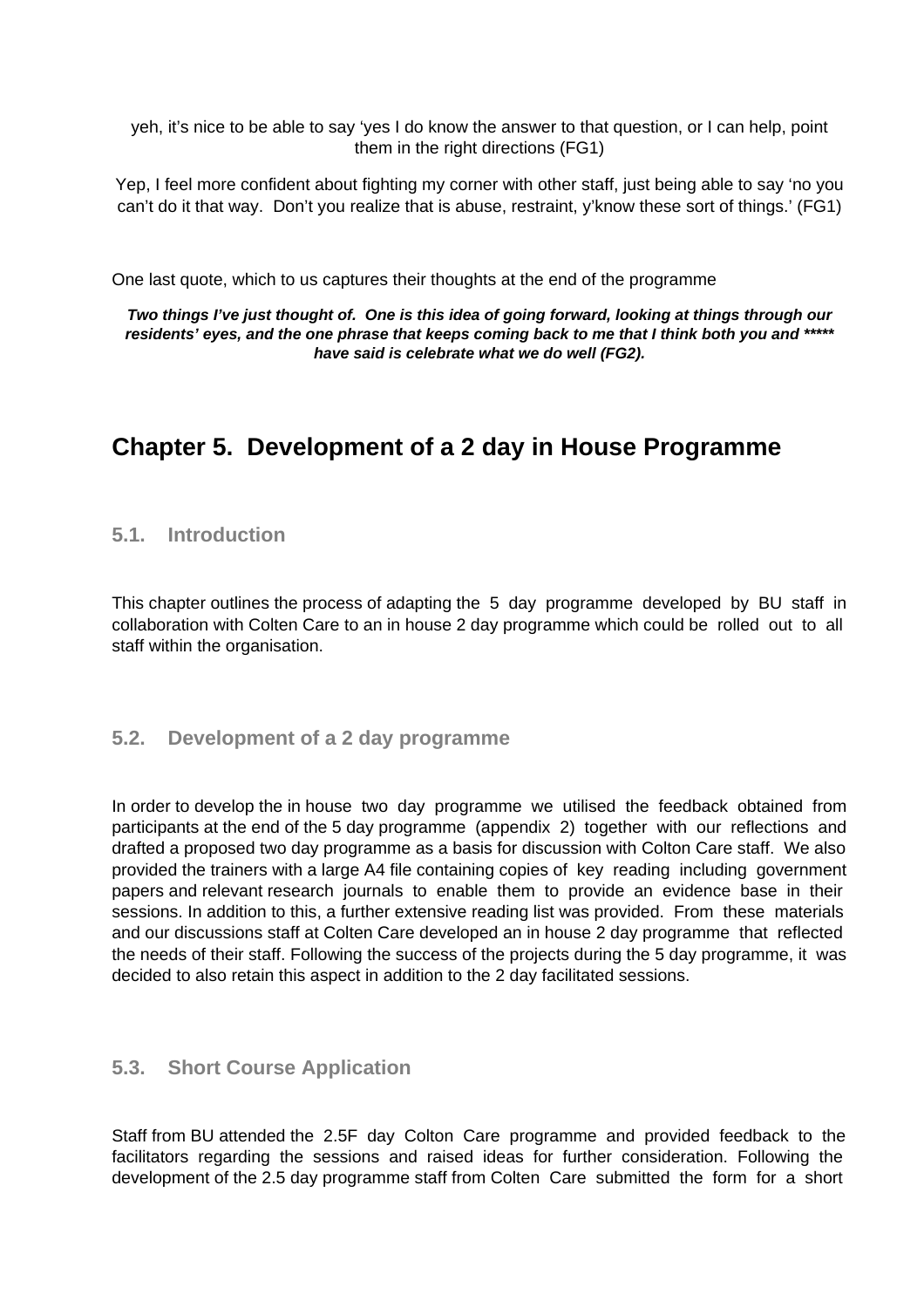course endorsement, and successfully defended their submission to the panel successfully achieving BU endorsement.

# **Chapter 6 Conclusions and recommendations**

# **6.1.Key Findings**

From participating in this project it was evident to us that the staff we have met are very passionate about providing high quality care to residents with Dementia. In addition, they have a good knowledge of the residents they care for and this need to be harnessed to examine current difficulties at a ground level. It is also evident that the staff have the capability (with support) to be able to identify projects which could enhance the care of residents or provide greater support to staff. The contribution of all staff can create an empowered workforce and better care to residents. It appears as though homes are run as separate entities and yet the potential for sharing good practice is huge.

There are currently some cultural challenges that need exploring and these relate to creating a culture which is more supportive to staff and less critical, especially between senior management and front line staff. We acknowledge that whilst this project was being undertaken one of the 3 homes was experiencing significant changes with a change in the Home Manager however the thoughts expressed were more widespread than just a single home.

## **6.2. Recommendations for the future**

Following completion of this evaluation we propose the following recommendations

- 1. That Colten Care explores mechanisms of staff support both formally and informally within the homes in order to provide increased support to staff.
- 2. The company considers mechanisms for the sharing of good practice across the homes which care for residents with dementia.
- 3. Explore the impact of staff rotation around units within homes, both upon staff and residents.
- 4. That the company continues to identify ways in which staff and residents can come together and share experiences
- 5. That the participants of both the 5 day and subsequent 2.5 day programme write up their projects for inclusion within the Practice Development Unit Accreditation that Colten Care is seeking from Bournemouth University.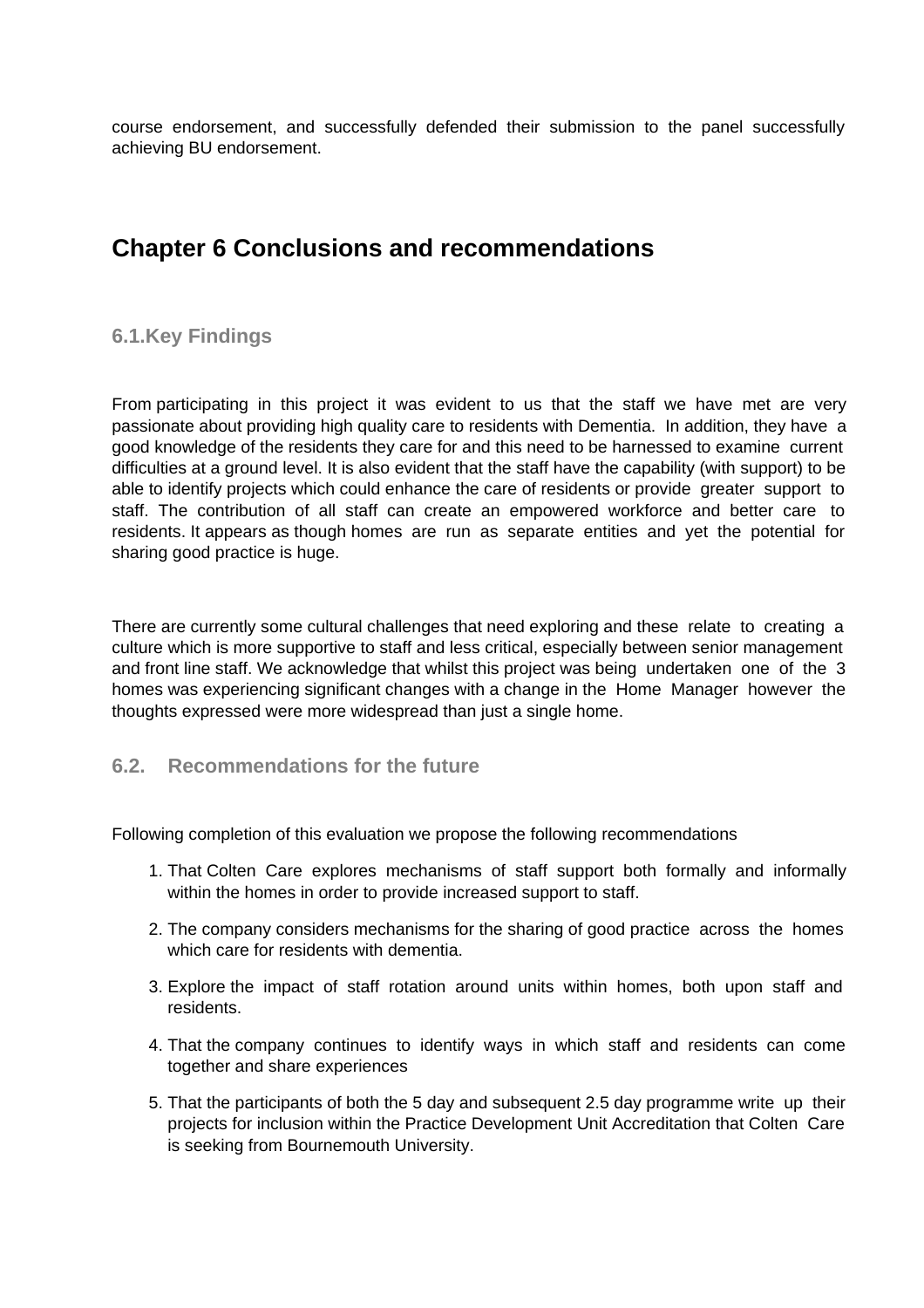#### 6.3 Dissemination

An abstract for a concurrent paper "Human Being and not Human Doings" has been submitted to the Dementia Congress 2011. This is a joint paper between Bournemouth University and Colten Care, we are currently awaiting to hear if the absract has been successful.

We are currently exploring avenues for joint publication of this project within the nursing press. We are considering the following professional journals

- Journal of Dementia Care
- Nursing Standard
- Dementia Care Matters.
- British Journal of Community Nursing.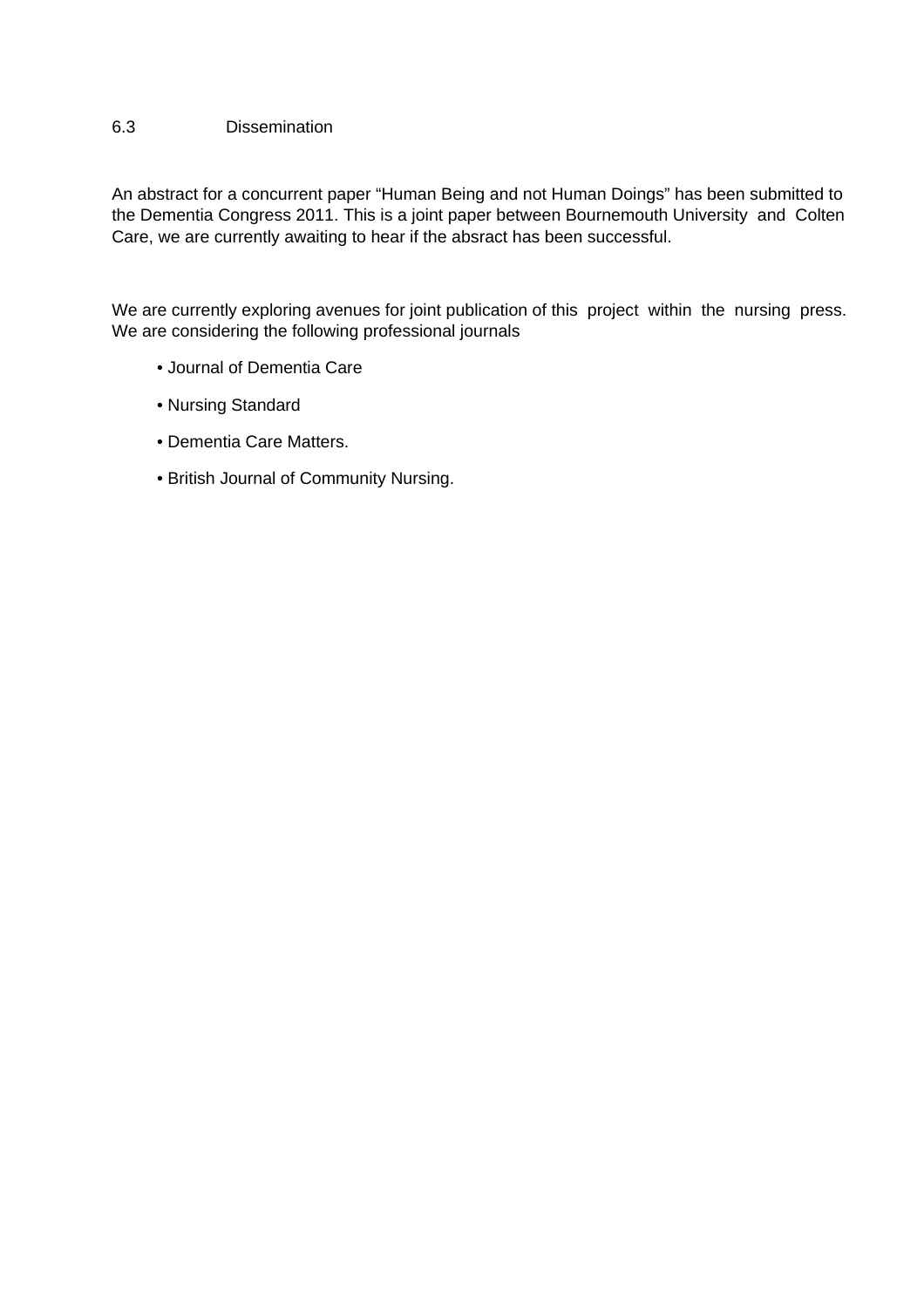# **Chapter 7 References**

Department of Health. 2009. Living well with dementia; a National Dementia Strategy. Available http://www.dh.gov.uk/en/Publicationsandstatistics/Publications/PublicationsPolicyAndGuidance/DH \_103137

Carey, M., 1994. The Group Effect in Focus Groups: Planning, Implementing and Interpreting Focus Group Research. In Morse, J., ed. Critical Issues in Qualitative Research Methods. London: Sage Publications.

Holloway, I., Wheeler, S., 2002. Qualitative Research in Nursing. 2<sup>nd</sup> ed Oxford: Blackwell Publishing.

Kitwood, T., 1997. Dementia Reconsidered, the person comes first. Berkshire: Open University Press.

NICE-SCIE., 2007. Supporting people with dementia and their carers in health and social care. The British Psychological Society and the Royal College of Psychiatrists. Available: http://www.nice.org.uk/nicemedia/pdf/CG42Dementiafinal.pdf.

Owen, S., 2001. The Practical, Methodological and Ethical Dilemma of Conducting Focus Groups with Vulnerable Clients. Journal of Advanced Nursing, 36(5), 652-658.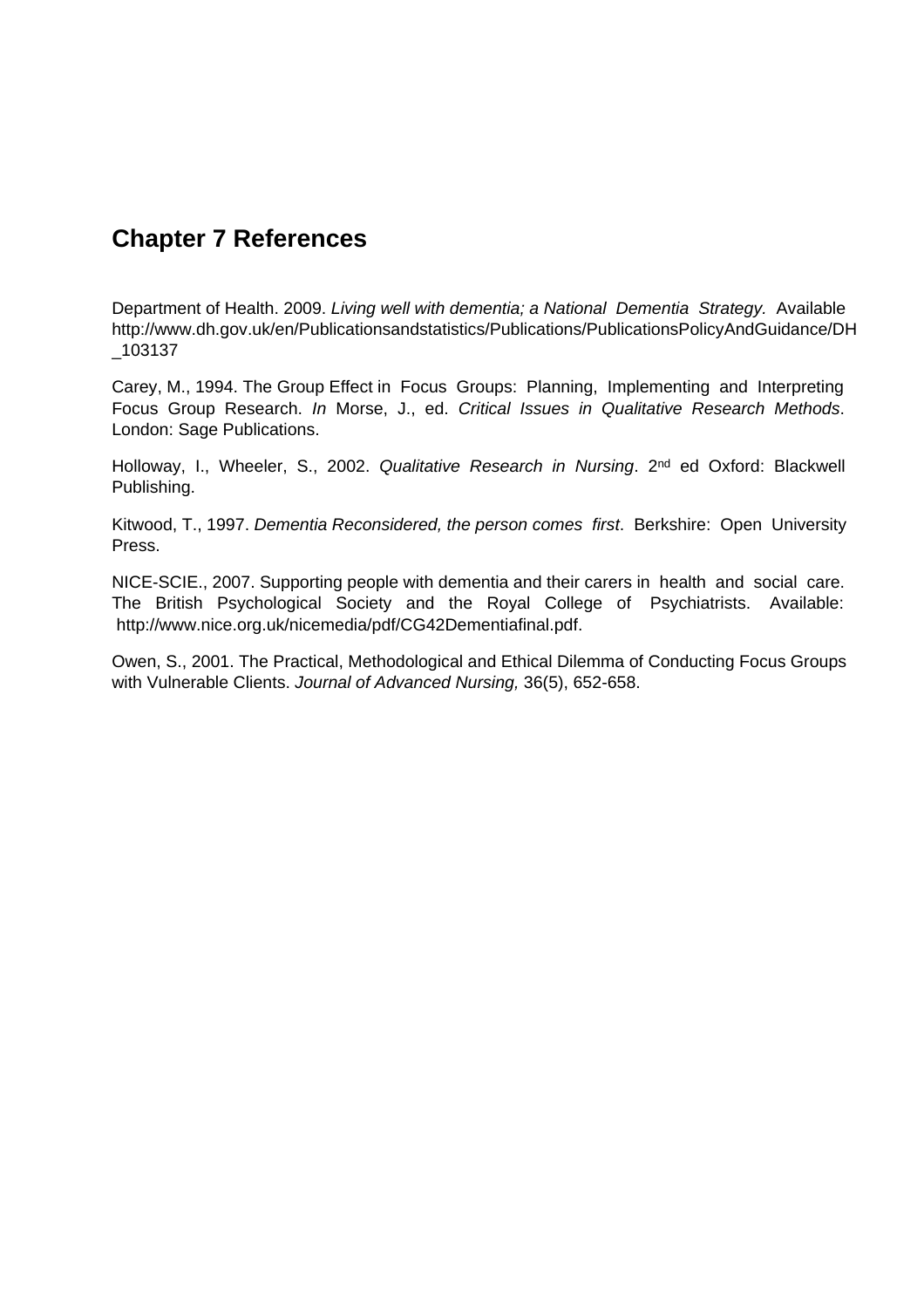# **Chapter 8. Appendices**

- 8.1 Daily Evaluations
- 8.2 End of Programme Evaluations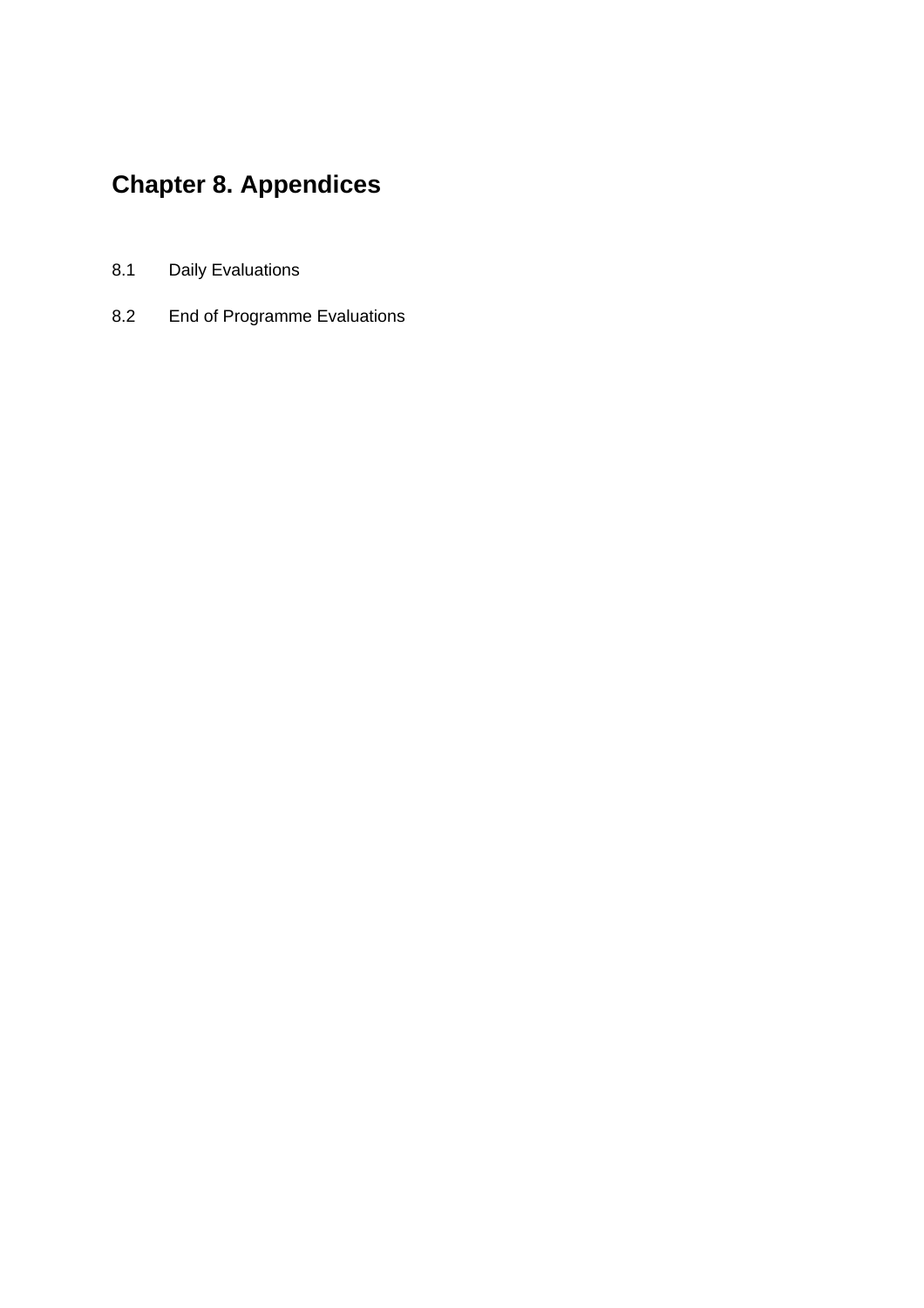|         | 8.1. Daily Evaluations                                                     |  |
|---------|----------------------------------------------------------------------------|--|
|         | Day One. Interesting $(x8)$                                                |  |
|         | Learnt lots of new things/informative/Thought Provoking (x6).              |  |
|         | Gave me chance to view my thoughts/Open Discussions/Discussions Insightful |  |
|         | $(X5)$ .                                                                   |  |
|         | Fun $(X4)$                                                                 |  |
|         | In order for residents to get good person centred care there is a lack of  |  |
|         | staff, everybody's always rushed. This situation should be addressed.      |  |
|         | Structure of course not clear.                                             |  |
|         | TV film was too generic learning needs.                                    |  |
|         | Good trainers very engaged all day long/Well Presented (X2).               |  |
|         | Very good (X2),                                                            |  |
|         | Well organised/Well Planned (X2).                                          |  |
|         | Will it all work in our workplace?                                         |  |
|         | Good way of introducing everyone by exchanging information.                |  |
|         | Really good start to raising awareness and a great inspirational approach  |  |
|         | to improving dementia care. However after the week we've just had unless   |  |
|         | the company listens to carers and puts more people on the floor it will    |  |
|         | remain an aspiration and not a reality.                                    |  |
|         | What dementia is, types of dementia, how it is diagnosed, signs and        |  |
|         | symptoms, effect of dementia on their families.                            |  |
|         | Learning about the brain! About the different parts of the brain damage    |  |
|         | why? More scientific explanations about dementia.                          |  |
|         | 30 min observation good idea (X3). Staff did feel I was spying on them.    |  |
|         | Observation insightful especially for carers who can be task orientated/   |  |
|         | made me feel how it is to be a resident.                                   |  |
| Day Two | Very good to know to respect the privacy of dementia people and have       |  |
|         | respect for them (X3). In care environment demands of job often means they |  |
|         | are not given enough thought (not deliberately), an example, during the    |  |
|         | last week one member of this group interrupted me twice in one day walking |  |
|         | in to ask me something while I was showering/bed bath in residence and     |  |
|         | didn't acknowledge the resident in either case.                            |  |
|         | It was cold (X2).                                                          |  |
|         | Good day plenty of information when it came to do the project different    |  |
|         | levels in group very one-sided.                                            |  |
|         | Having a relative giving his experience was very helpful /Gave a very      |  |
|         | poignant insight to the build up to a family member going into residential |  |
|         | care which we do not see/Impact of Dementia on Loved ones (X10). Care to   |  |
|         | speak on 2 day workshop.                                                   |  |
|         | It was useful and interesting.                                             |  |
|         | Talks from relatives of dubious value.                                     |  |
|         | Good day (X2). Pleased dignity for residents was discussed; I feel that    |  |
|         | respect between different levels of staff should be discussed as well it   |  |
|         | should not be them and us.<br>Well-planned, well presented.                |  |
|         | Residents resistant to personal care considering their rights to refuse.   |  |
| Day     | Mental Health Act/Mental Capacity (X3)                                     |  |
| Three.  | Not enough room, no tables (X5).                                           |  |
|         | Really good change management (X2).                                        |  |
|         | Was very helpful and put it into practice this week!.                      |  |
|         | Helpful and useful. Use of information learnt.                             |  |
|         | Not enough food, not enough coffee (x2),                                   |  |
|         | Seats uncomfortable.                                                       |  |
|         | Us and them still very noticeable.                                         |  |
|         | Dementia people have rights like other people their rights should not be   |  |
|         | undermined/violated.                                                       |  |
|         | Useful day.                                                                |  |
|         | Change management essential to 2 day course.                               |  |
|         | Mental capacity act - basics only relevant in care environment. All        |  |
|         | assessments and decisions made off floor.                                  |  |
|         | Very useful information with regard to client's needs.                     |  |
|         | Good course content - interesting and informative day.                     |  |
|         |                                                                            |  |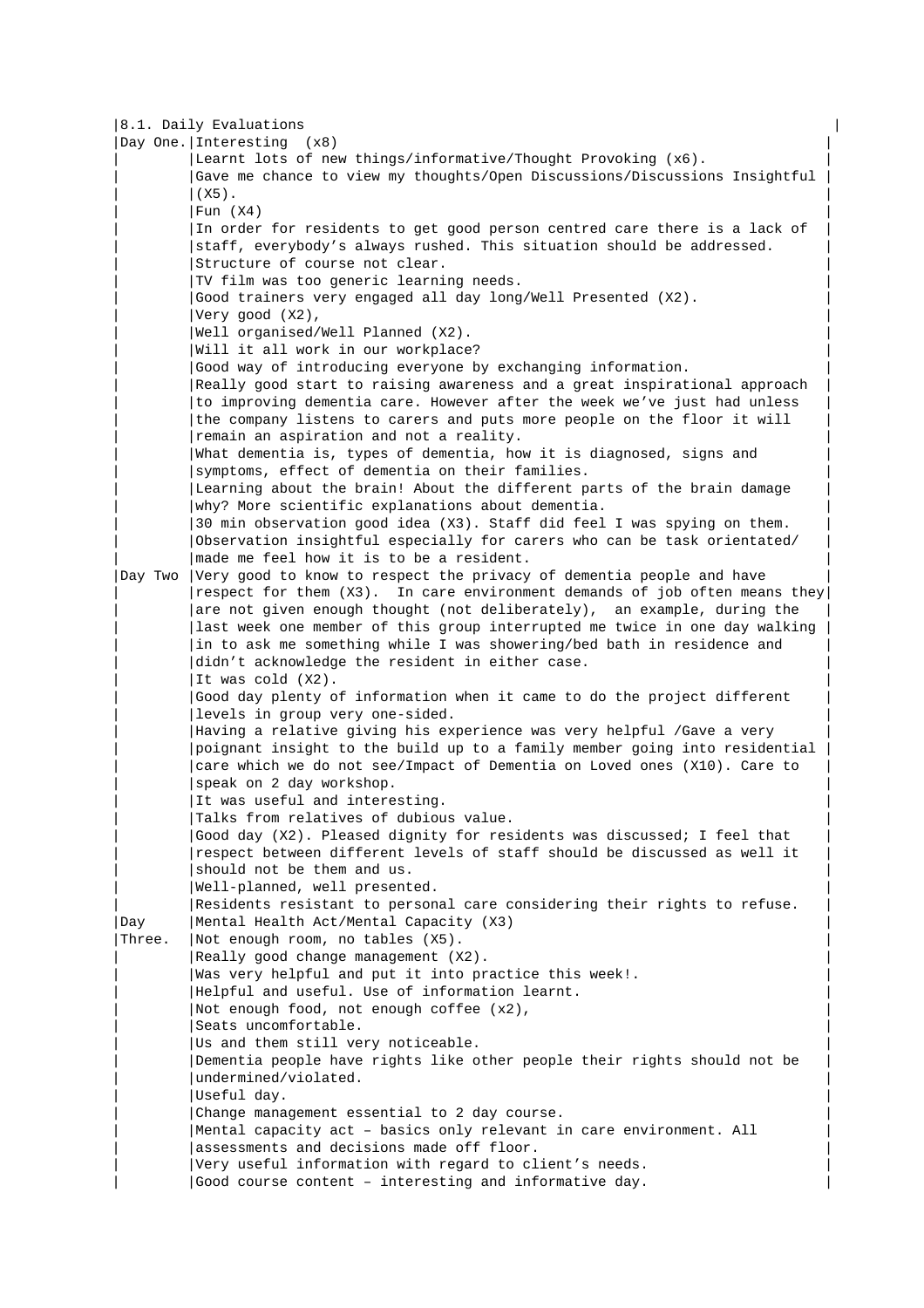|       | I still don't understand the mental capacity act needed more time on the    |
|-------|-----------------------------------------------------------------------------|
|       | subject.                                                                    |
|       | Some people very negative and do not seem positive in anything discussed.   |
| Day   | Appliance session not applicable for care homes (X6).                       |
| Four. | Helpful in realising we can talk about the subject of death and             |
|       | dying/Useful Pointes (x2).                                                  |
|       | Time to reflect on our project. Lots of good discussion shared information. |
|       |                                                                             |
|       | My thoughts on the talk about challenging behaviour, it has made me go back |
|       | to the home and look at things in a different way.                          |
|       | It gave us the opportunity in understanding challenging behaviours in acute |
|       | hospitals.                                                                  |
|       | Good to know about the people with dementia. Impact of dementia. Understand |
|       | more about challenging behaviour.                                           |
|       | Informative and helpful.                                                    |
|       | Challenging behaviour very good and vital for the final training.           |
|       | Dr Fiona, felt it was all about her repeated elements already covered. Good |
|       | to know research results but would prefer more discussion on what we        |
|       | do/observe. Especially as all slides have been reference - can assume what  |
|       | we are being told is quality information!                                   |
|       | Choice doesn't have to be enormous. Sometimes better to restrict the choice |
|       | of two or three which they can manage rather than huge choice which         |
|       | overwhelms.                                                                 |
|       | Good afternoon session sorting out our project.                             |
|       | Summary comments.                                                           |
|       | Very good idea useful insights that we are not aware of.                    |
|       | There is no eye in teamwork. Important with dementia as residents need      |
|       | consistent approach.                                                        |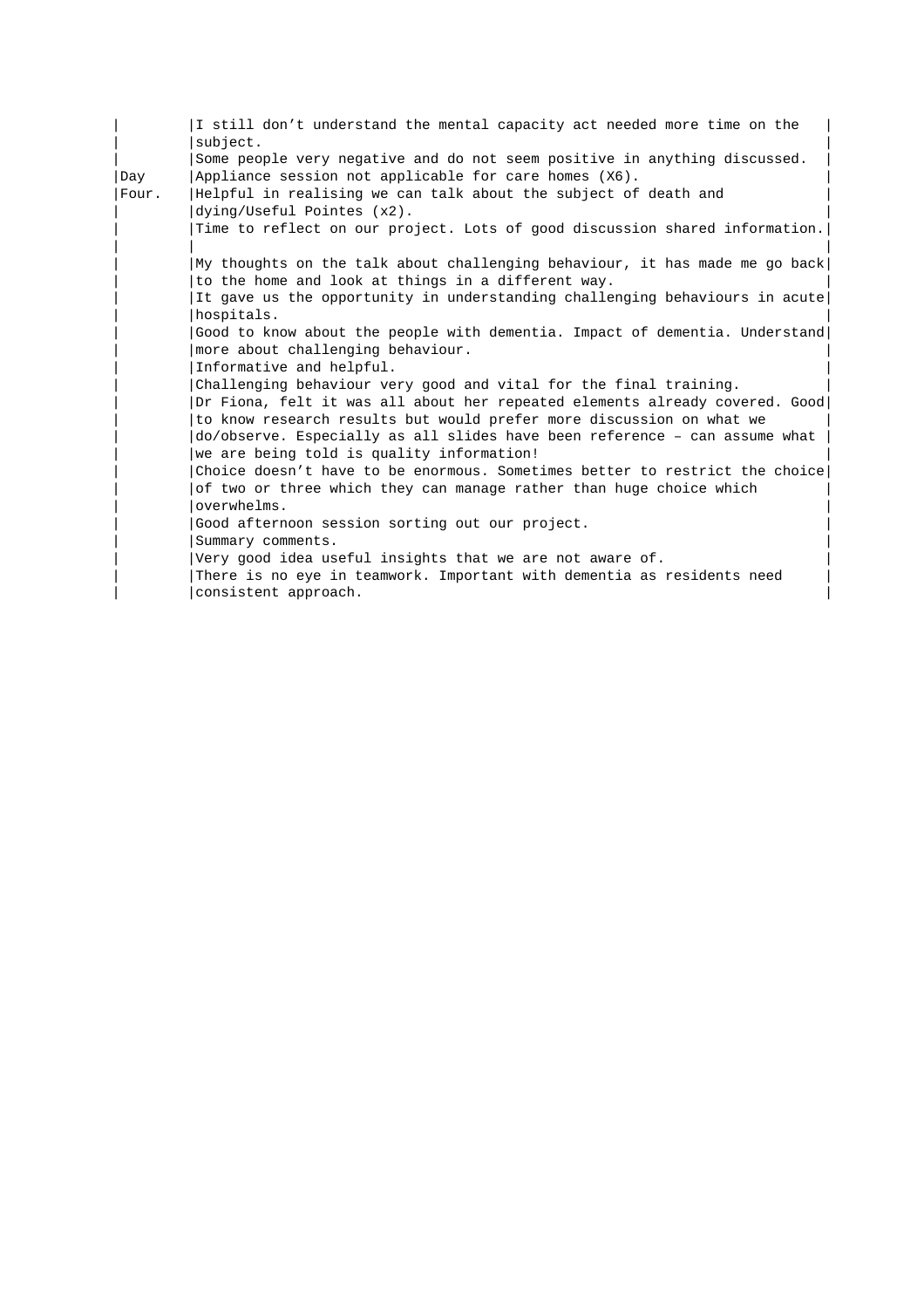|8.2 End of Programme Evaluations | |Identify 3 things |Increased understanding about dementia |  $|$ you have liked  $|I|$  understand more from this programme about the person with dementia |about this |More confident in myself each day following this programme, seeing new things |programme |Celebrate what we have done well (X2) | | |Learning new ideas. | | |Dignity and privacy. | | |Useful information | | |Very, very good. | | |The importance of person centred care. | | |Dementia awareness knowledge/theory. | | | | | |Teaching and learning style | Each day on the programme was exciting. Interactive nature of the sessions (X5), Being in the steering group. .<br>|There is no right or wrong (X2) | |Sharing information/Experiences (X2). | | Vanessa and Michelle were very informative and helpful they put us all at eas  $|$  Tutors  $(X12)$ Having the handouts and the share of knowledge. The trainers were very informative, I've learned so much. Person centred care. I liked how we were doing projects to improve our homes (I didn't know we wil | |The large rooms at the University, with tables to work on (X4) | | |Focus on all staffs needs and experiences. | | |Being able to work in groups and mix with the other homes (X6) | | Booklets. | Booklets. Environment friendly atmosphere (X3). The way everybody has been involved motivated by the course. Been away from the home environment external venue with space. Well presented and insightful. Good examples. | | | Value of carers input Insight from carers perspective (X9) Guest speakers with real experiences are very useful to gain insight that can things carers may not think about. | |John Major (nice to hear how someone has had to live with someone with dementia). | | | | | |Value of other speakers | | |Insights gained from research (Fiona) (X3) | | |The person who gave the lecture about mental health act. | | | | | | Lunch | Lunch | Lunch | Lunch | Lunch | Lunch | Lunch | Lunch | Lunch | Lunch | Lunch | Lunch | Lunch | Lunch | Lunch | Lunch | Lunch | Lunch | Lunch | Lunch | Lunch | Lunch | Lunch | Lunch | Lunch | Lunch | Lunch | Lu |Identify 3 things |Nothing to be changed. | that you would  $|The$  venue – good to be away from the workplace. change about this | Discussing the Mental tests in more detail. |programme | More discussion around the DoH Dementia Strategy and what this means to us an | Repetition of the research tutor, perhaps amalgamate with evidence-based talk | Not the bleep lady - didn't have relevance to us  $(X8)$ | Work book utilised more (relevant to programme), include observation template | |Include more ancillary staff (kitchen staff, cleaners, laundry staff) (X2) | | Would not include home deputies as they have vested interest in the status qu | |everyone else and just got offensive. | | |Not necessary to talk about NHS (Dr Fiona). | | No talk about mental capacity. | Very important where programme is delivered with sufficient room to work, for | when there were too many people  $(X4)$ | More visitors - more carers, families same stories about their relatives livi | |people with dementia, their feelings. | | The length, to concentrate more on people with severe dementia and relate mor